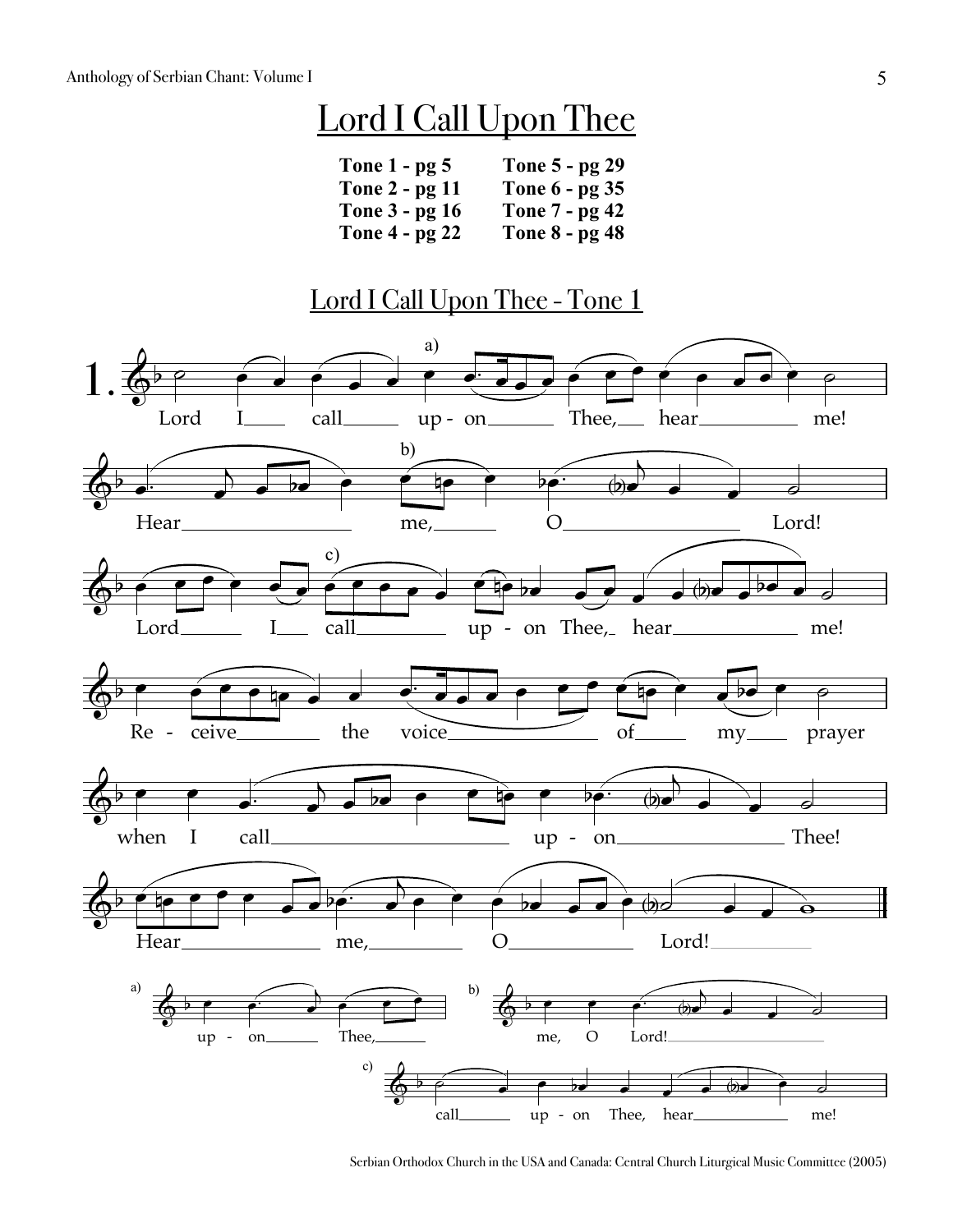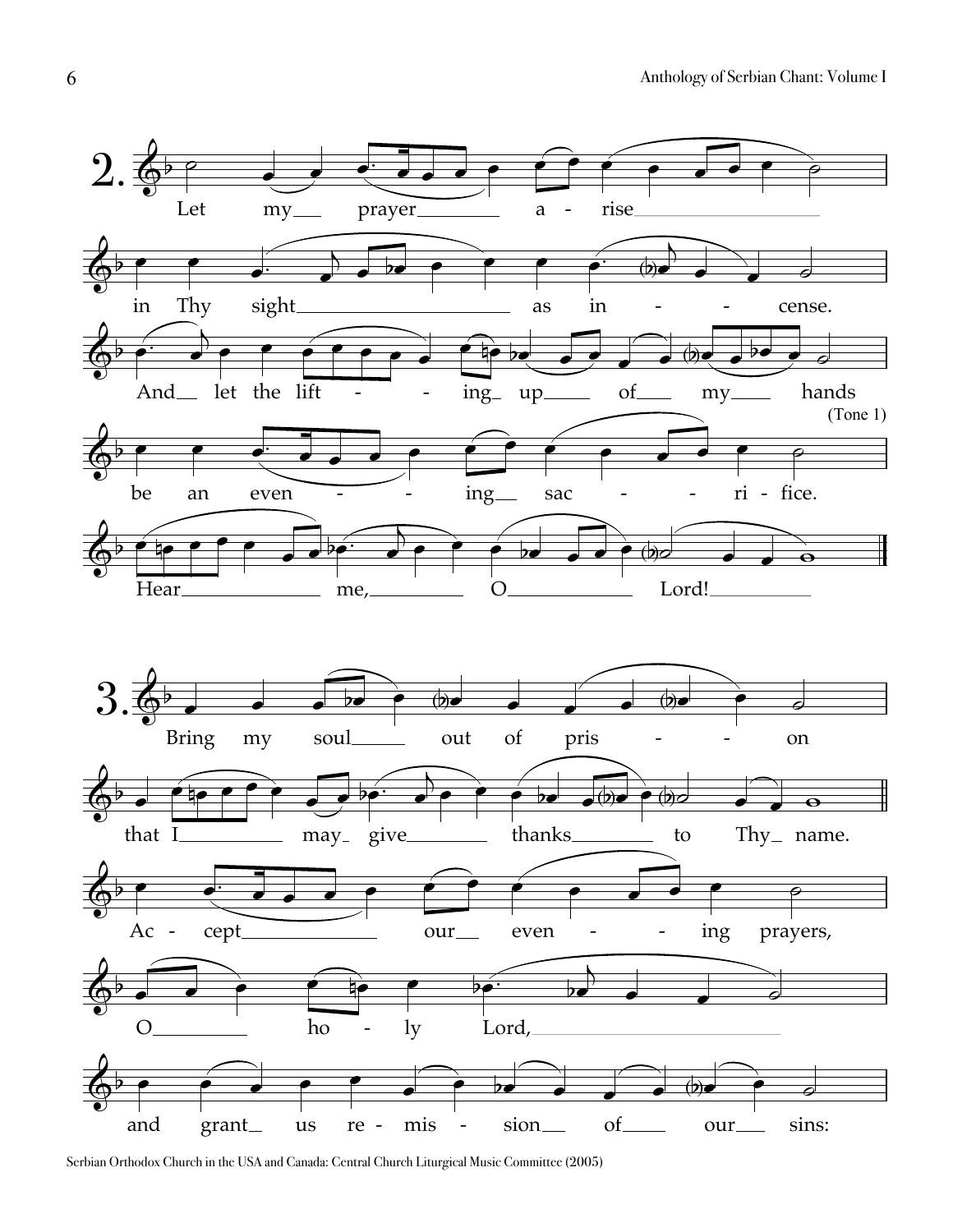

Serbian Orthodox Church in the USA and Canada: Central Church Liturgical Music Committee (2005)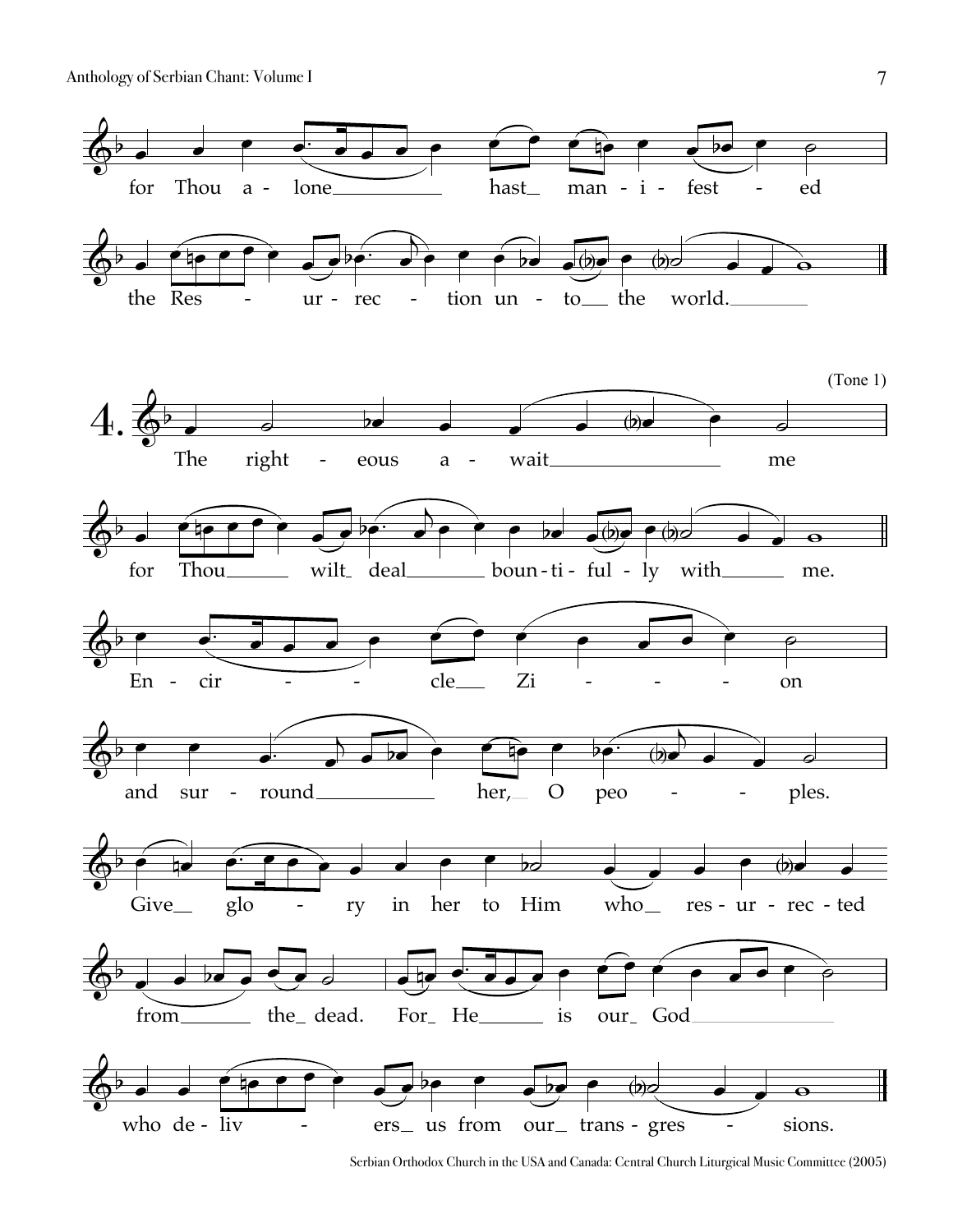

Serbian Orthodox Church in the USA and Canada: Central Church Liturgical Music Committee (2005)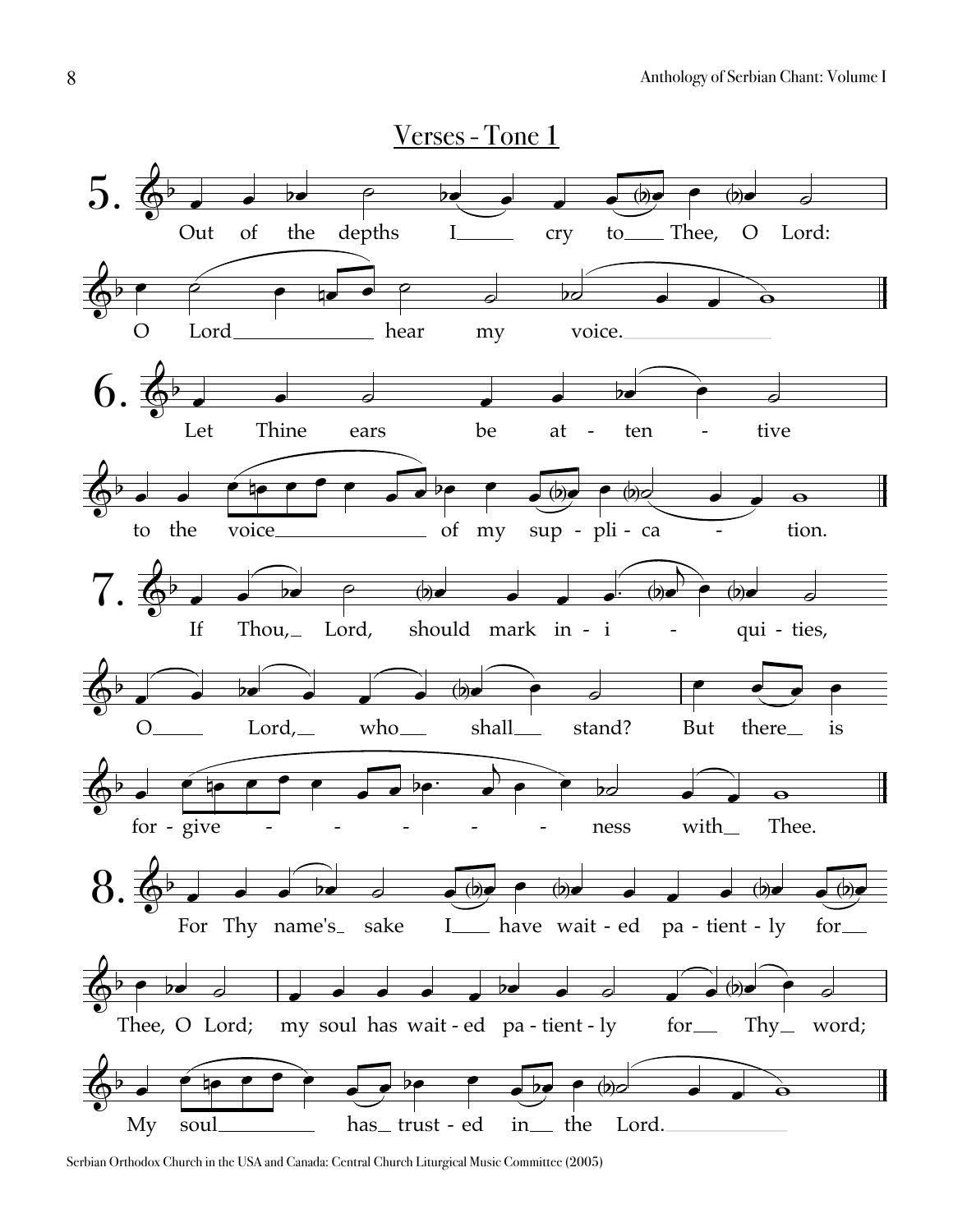

Serbian Orthodox Church in the USA and Canada: Central Church Liturgical Music Committee (2005)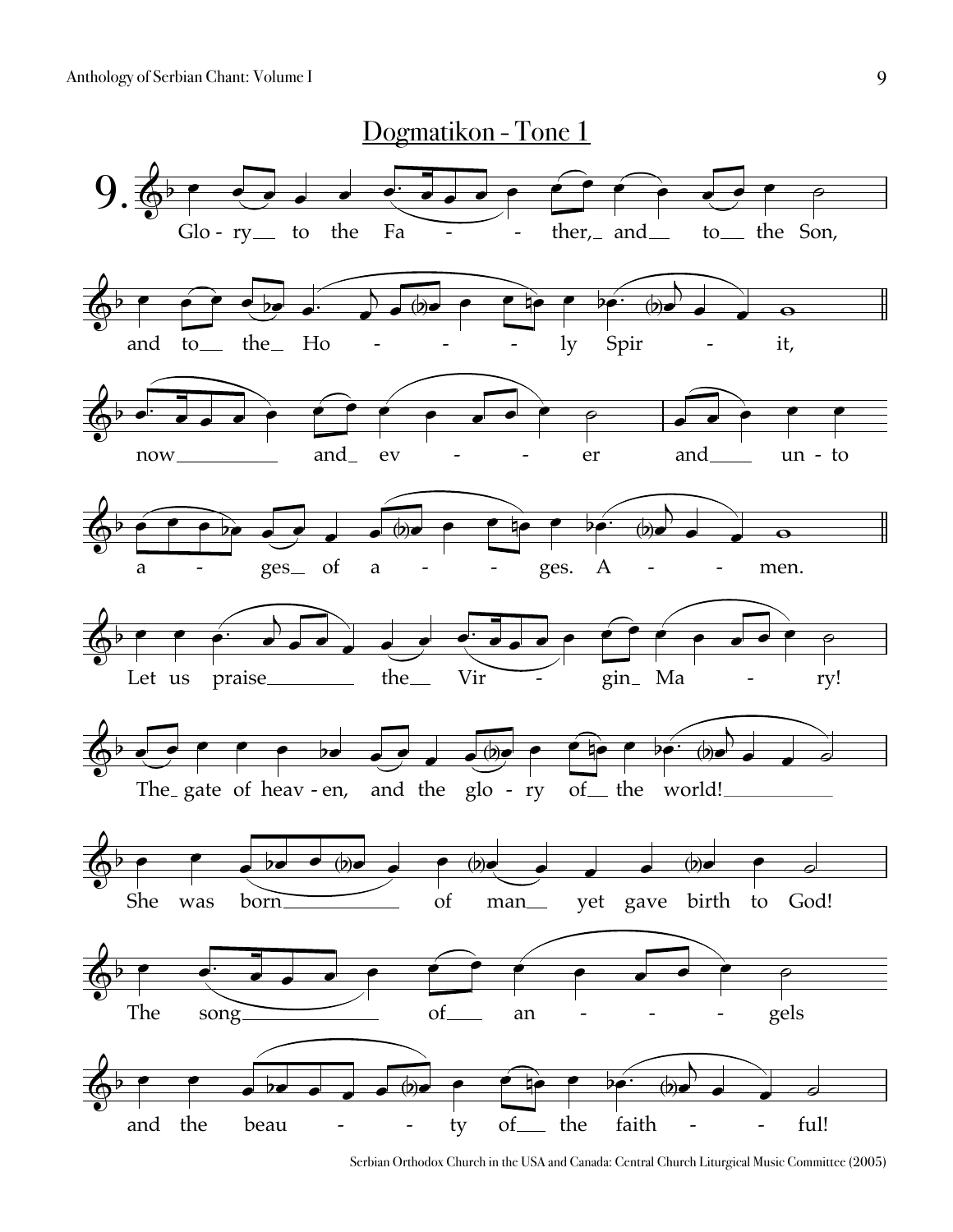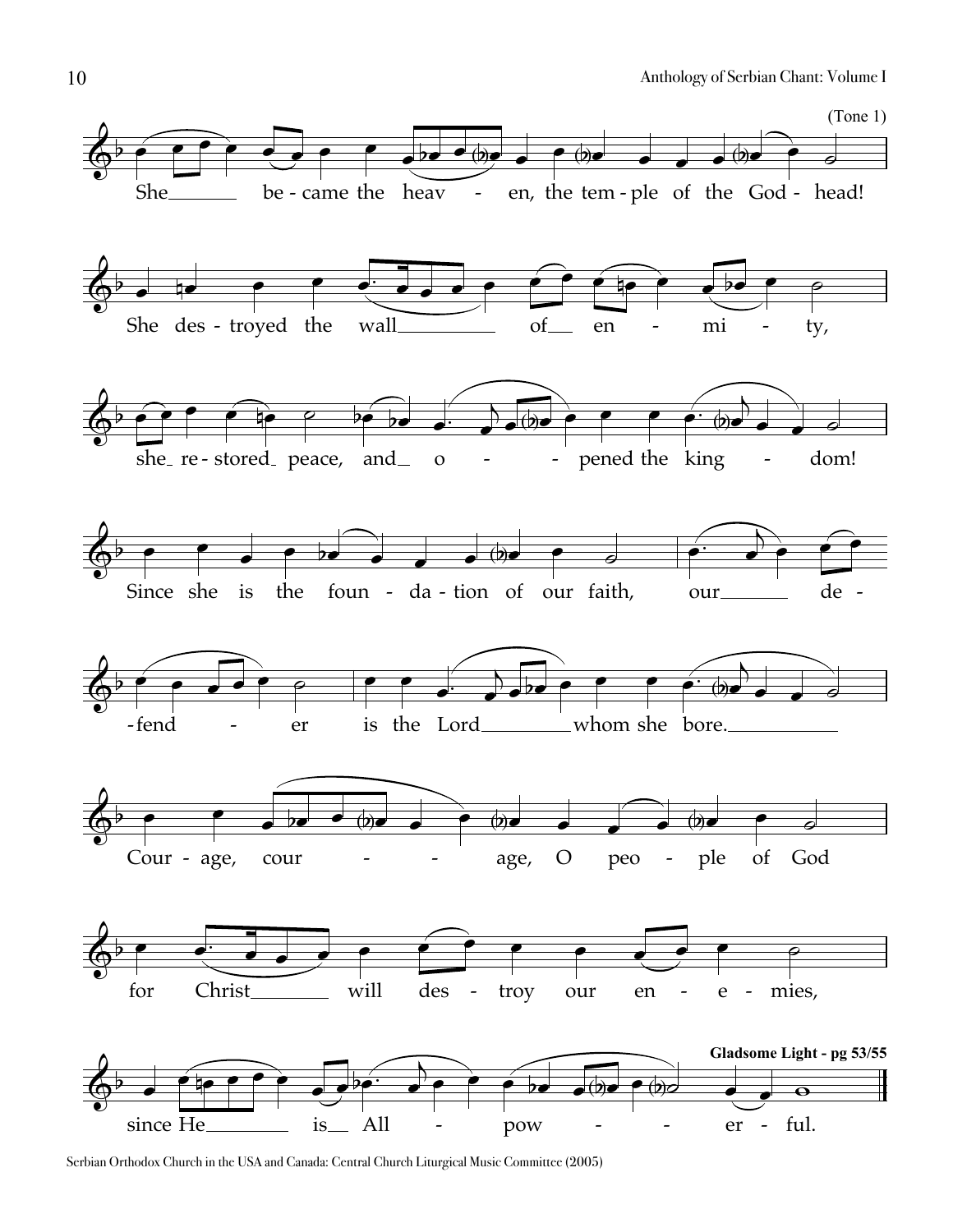

Serbian Orthodox Church in the USA and Canada: Central Church Liturgical Music Committee (2005)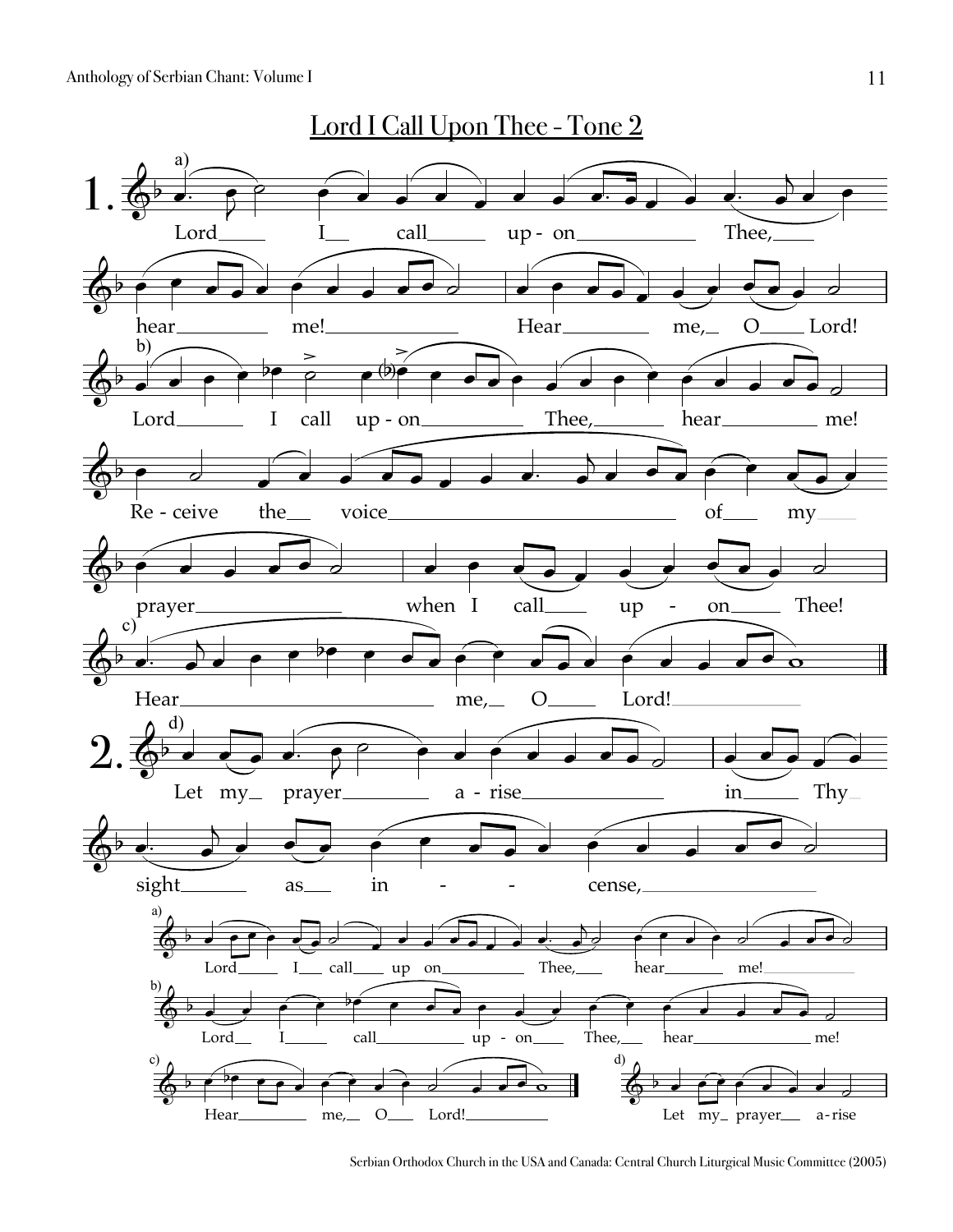

Serbian Orthodox Church in the USA and Canada: Central Church Liturgical Music Committee (2005)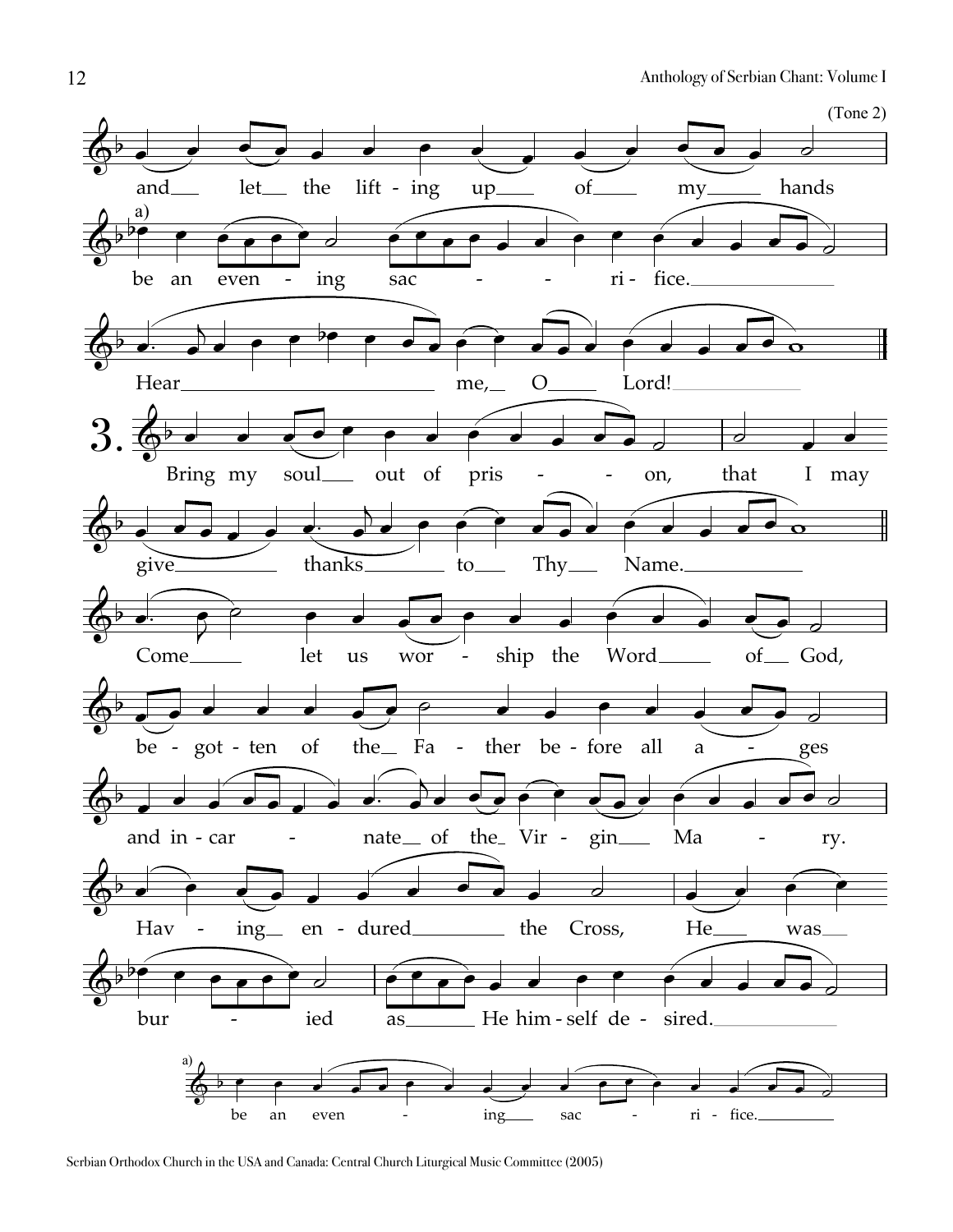

Serbian Orthodox Church in the USA and Canada: Central Church Liturgical Music Committee (2005)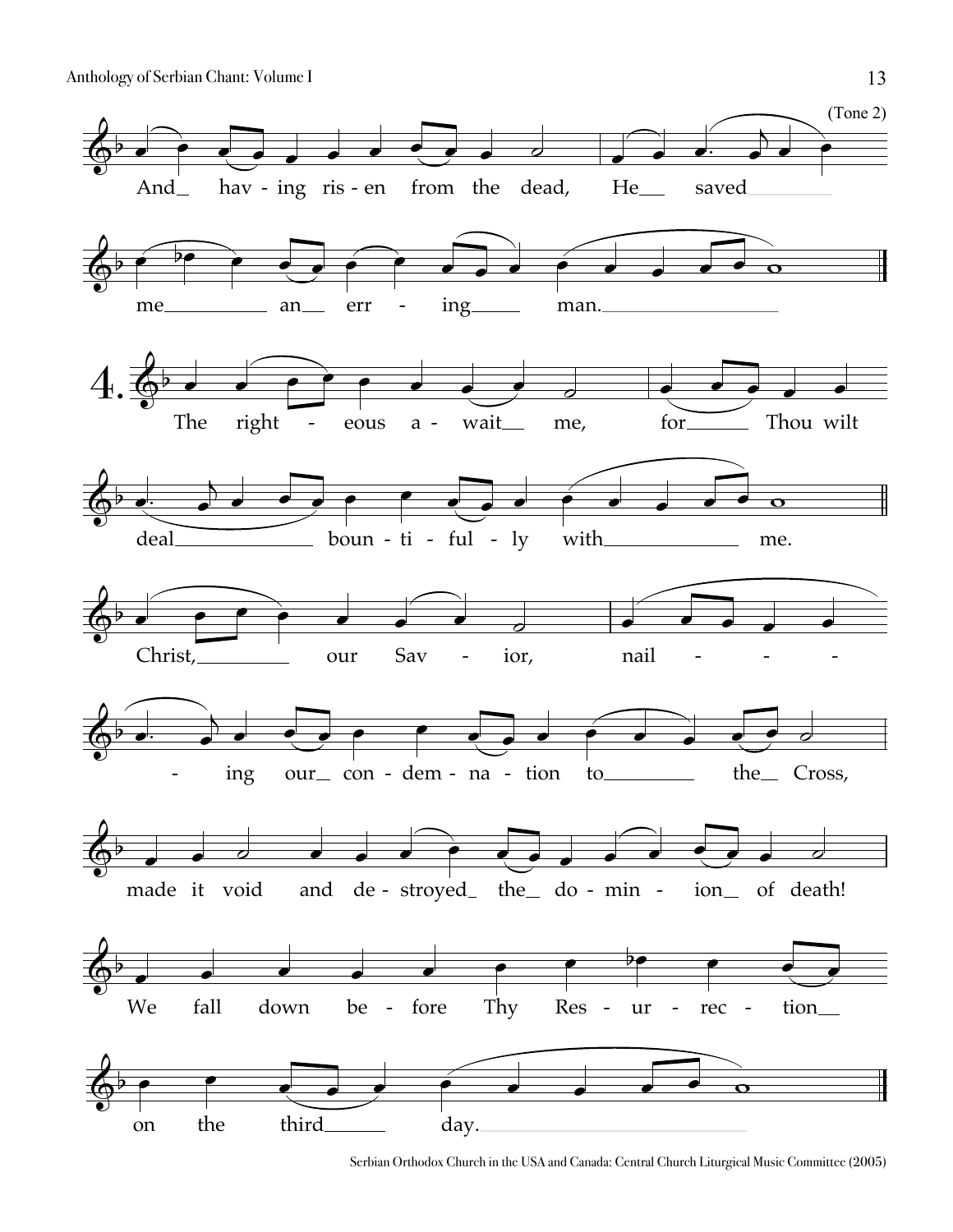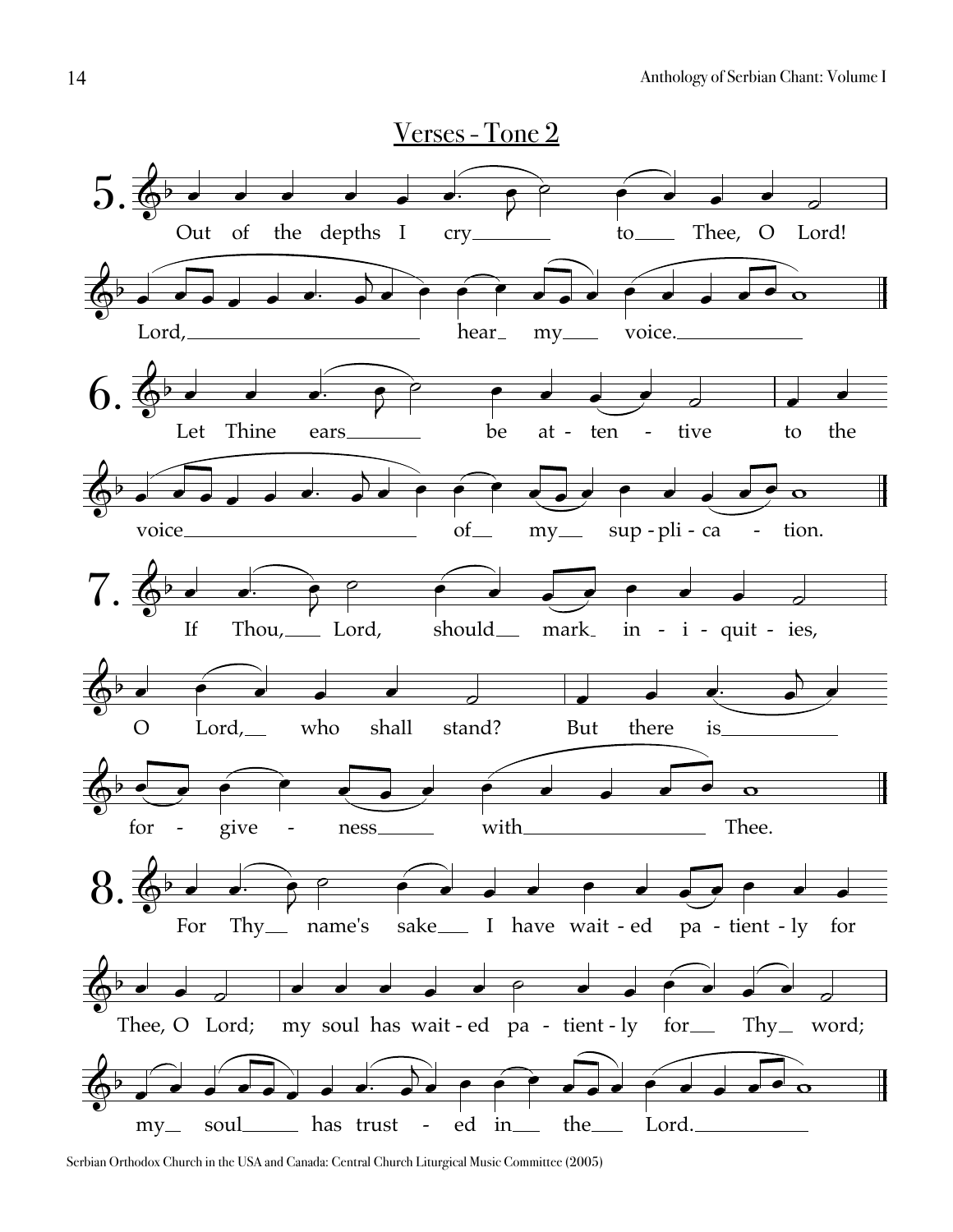

Serbian Orthodox Church in the USA and Canada: Central Church Liturgical Music Committee (2005)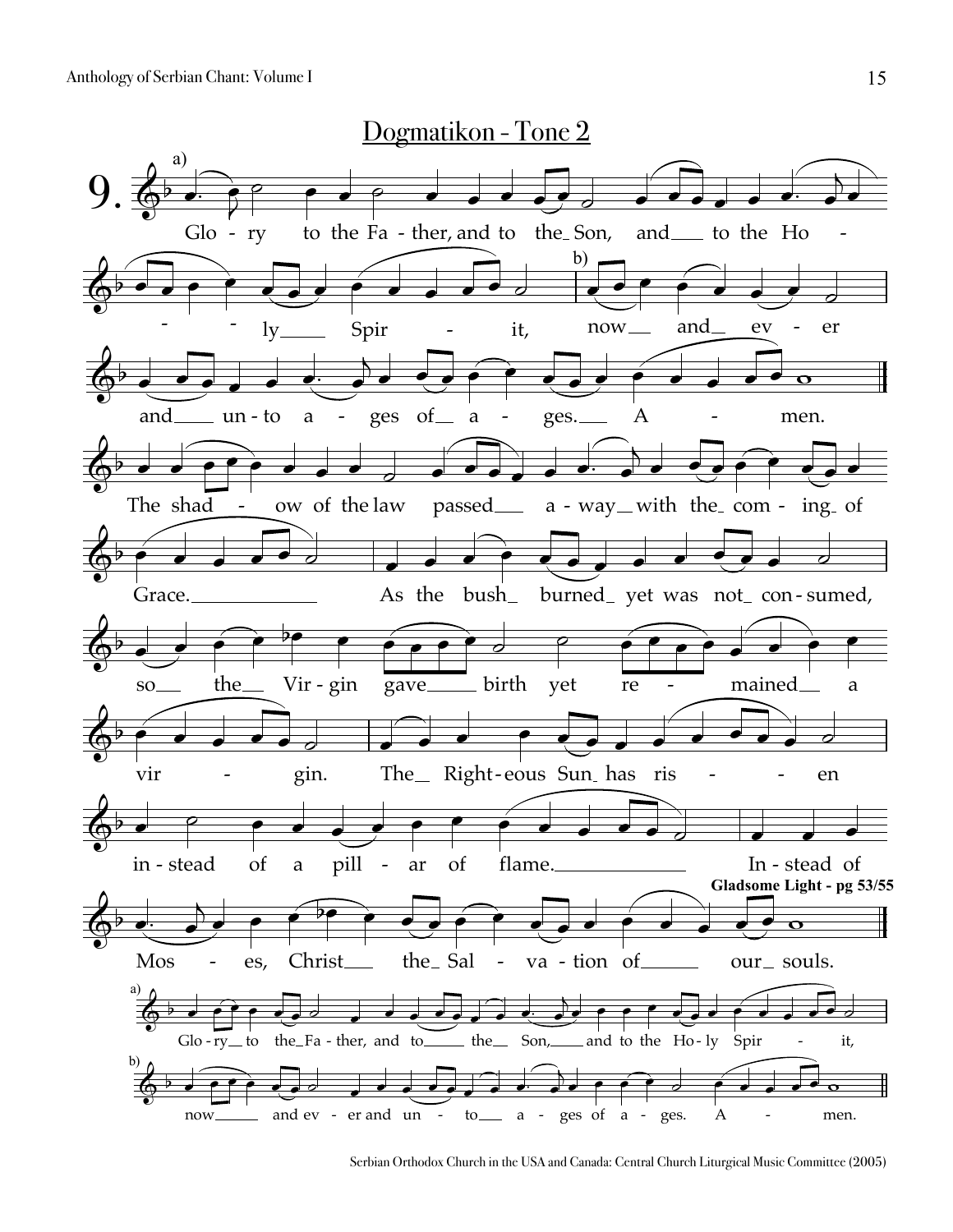

Serbian Orthodox Church in the USA and Canada: Central Church Liturgical Music Committee (2005)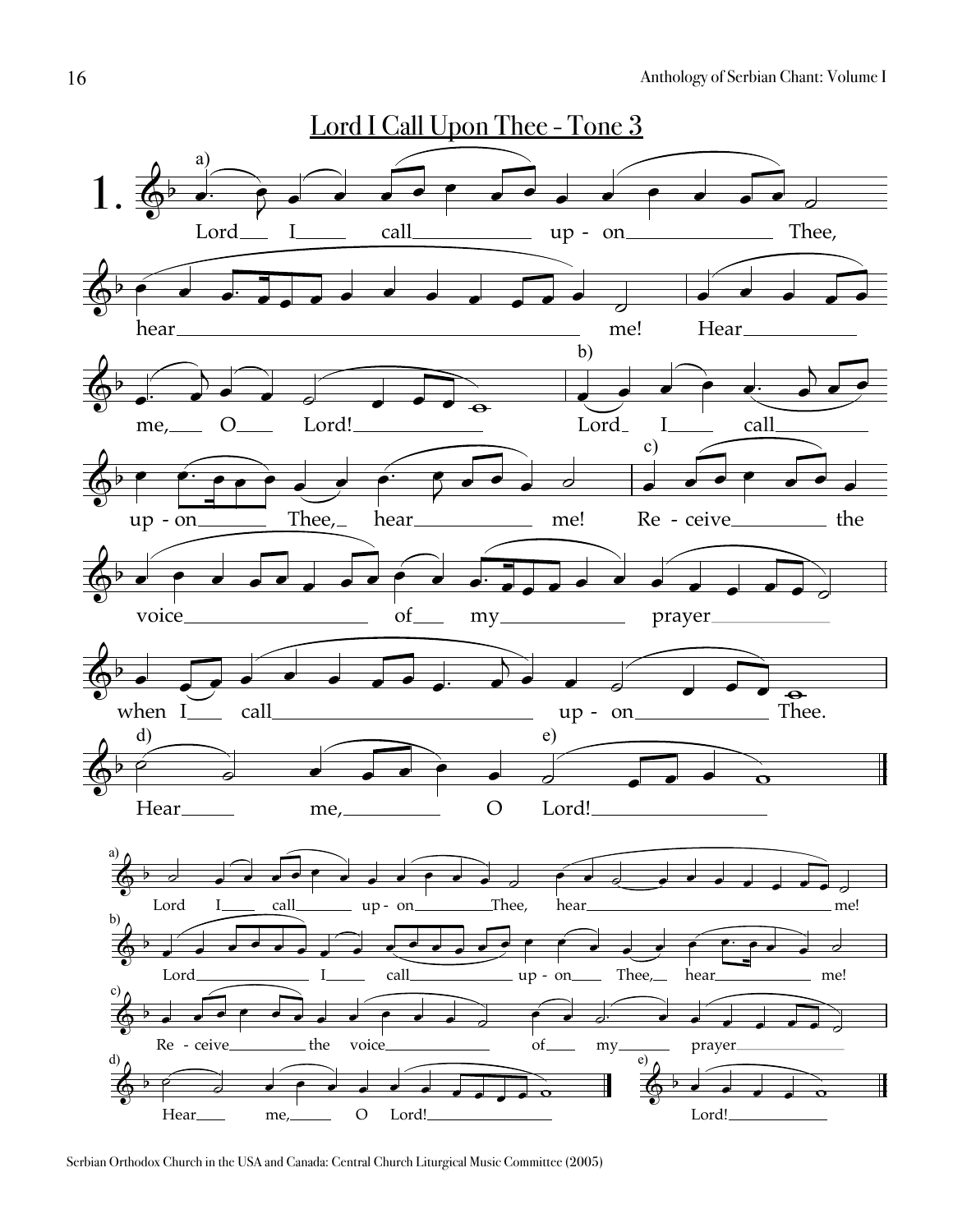

Serbian Orthodox Church in the USA and Canada: Central Church Liturgical Music Committee (2005)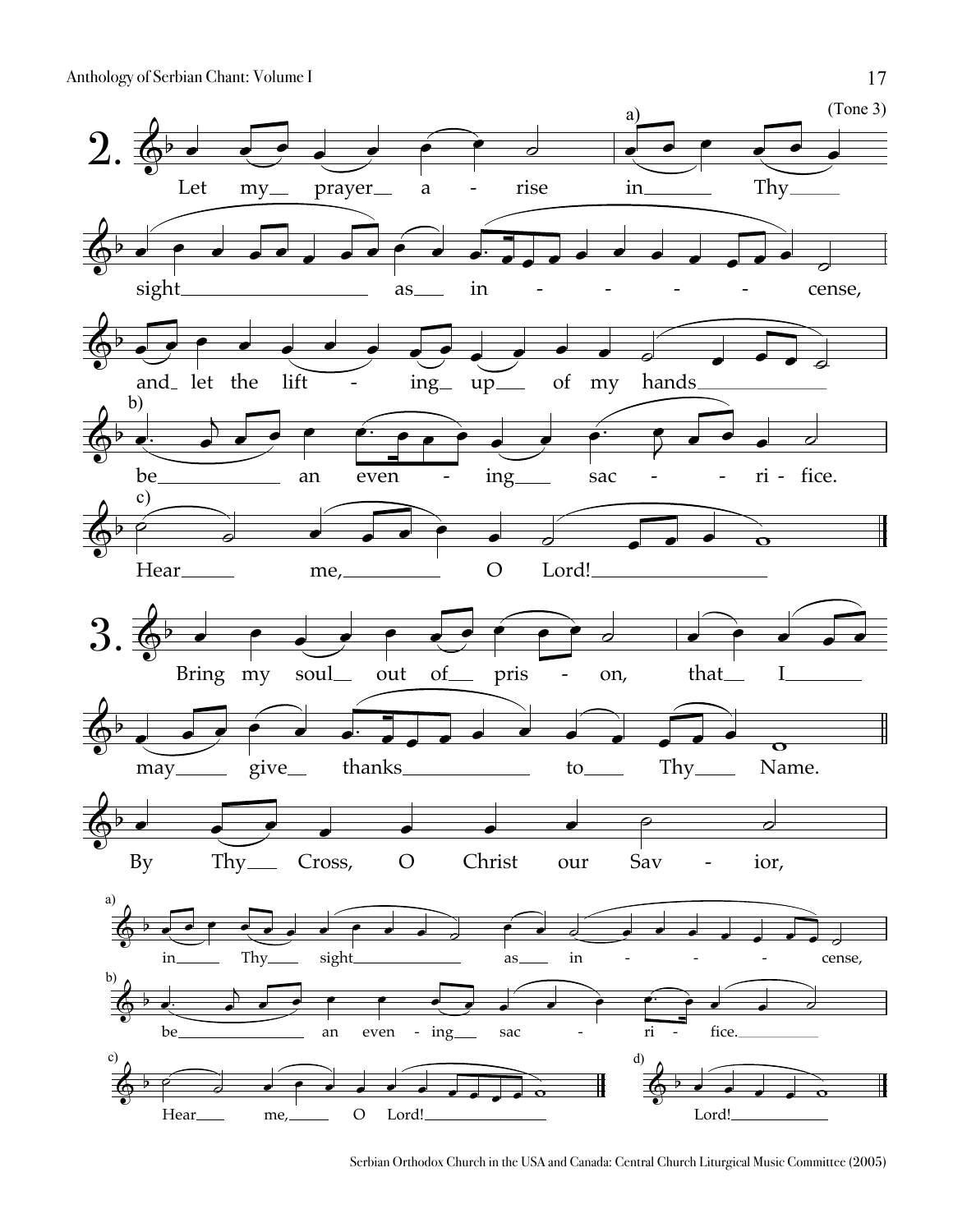

Serbian Orthodox Church in the USA and Canada: Central Church Liturgical Music Committee (2005)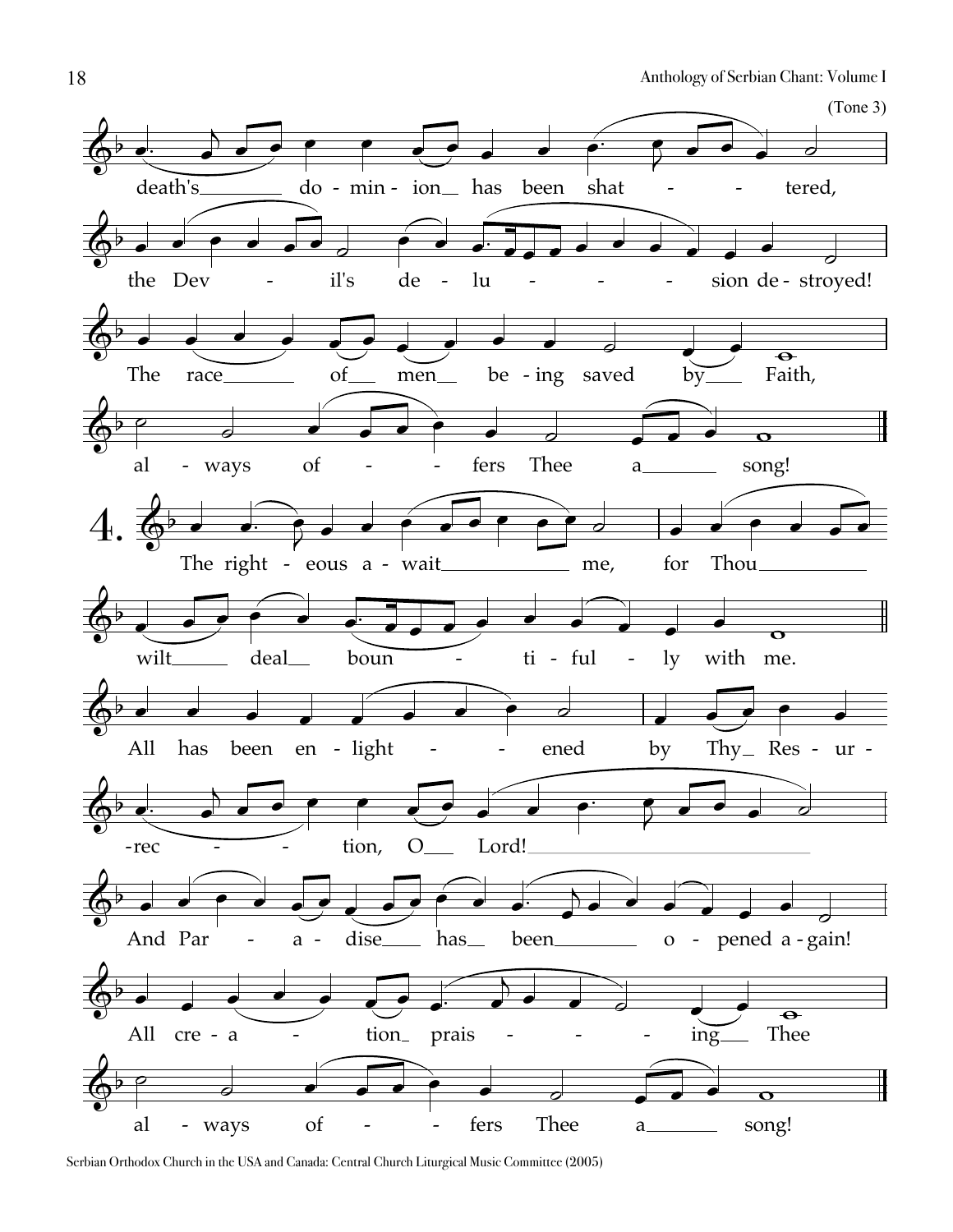

Serbian Orthodox Church in the USA and Canada: Central Church Liturgical Music Committee (2005)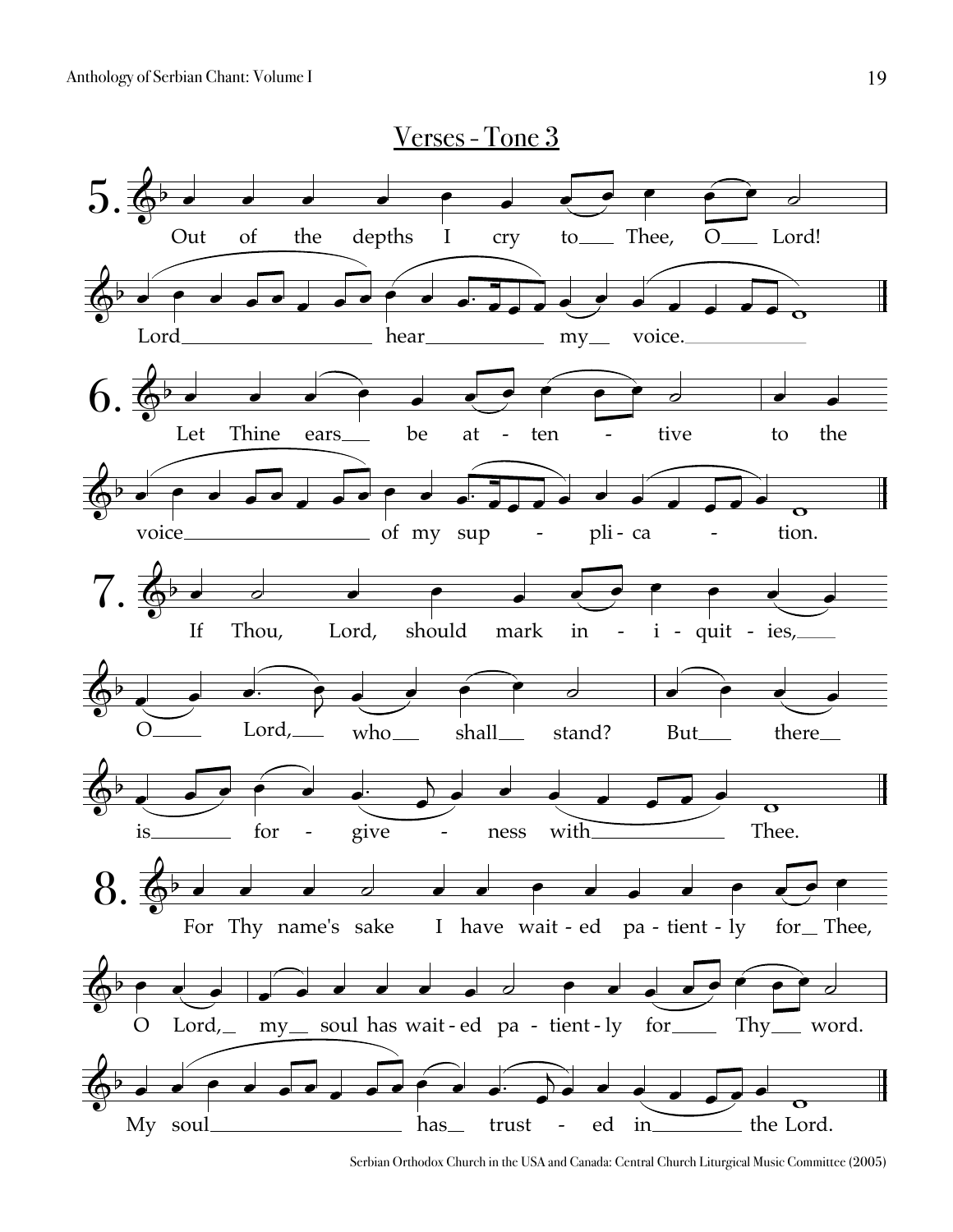

Serbian Orthodox Church in the USA and Canada: Central Church Liturgical Music Committee (2005)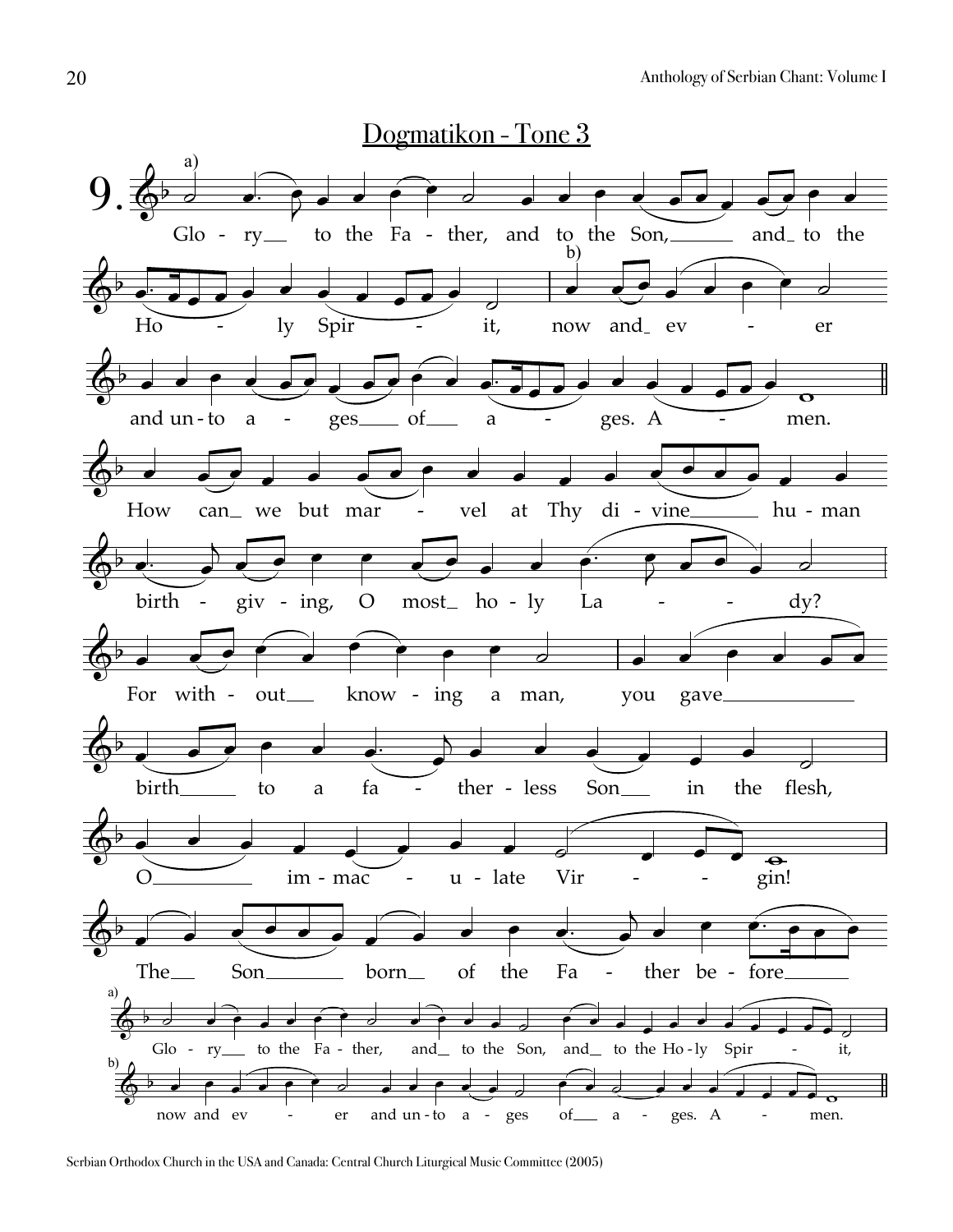

Serbian Orthodox Church in the USA and Canada: Central Church Liturgical Music Committee (2005)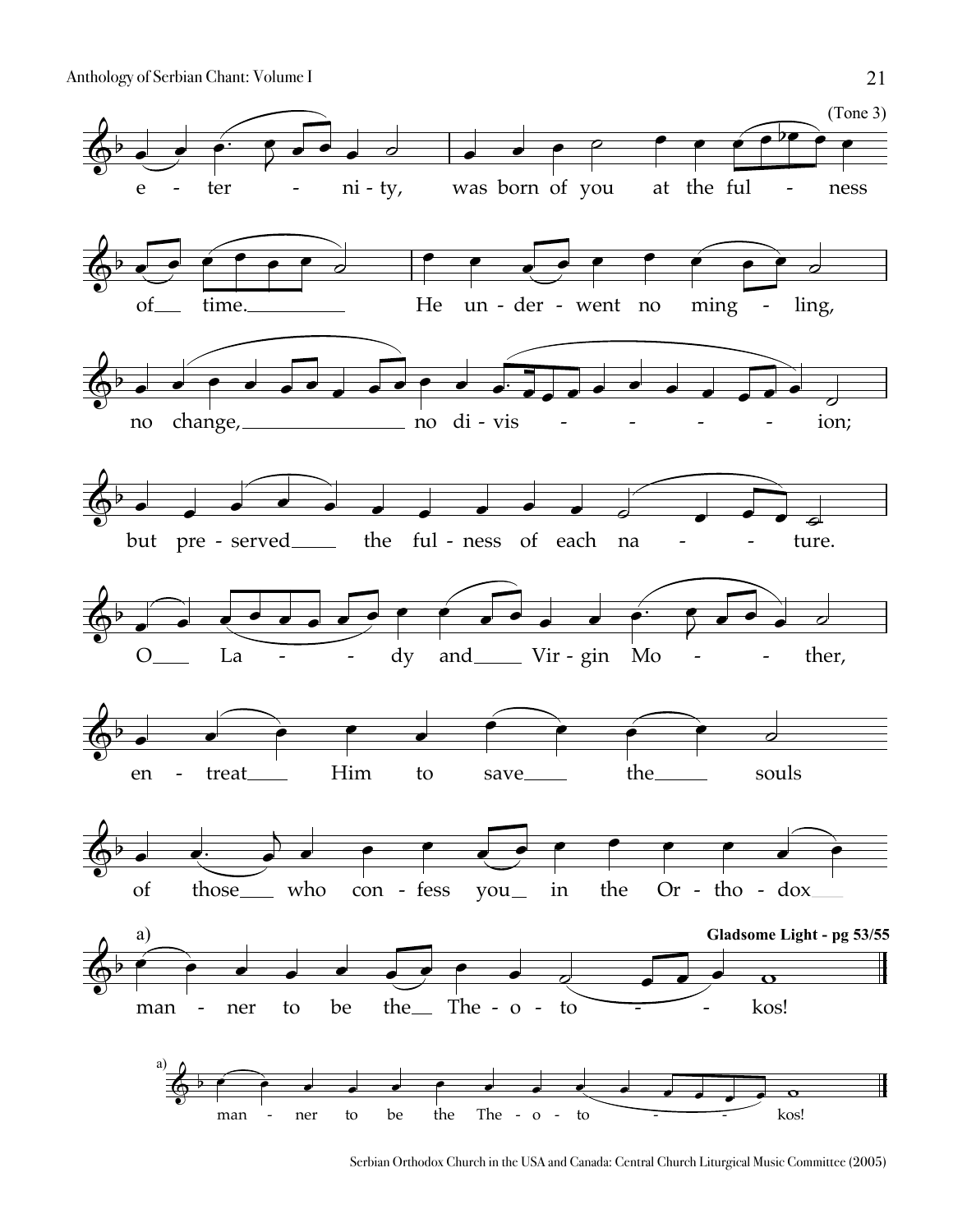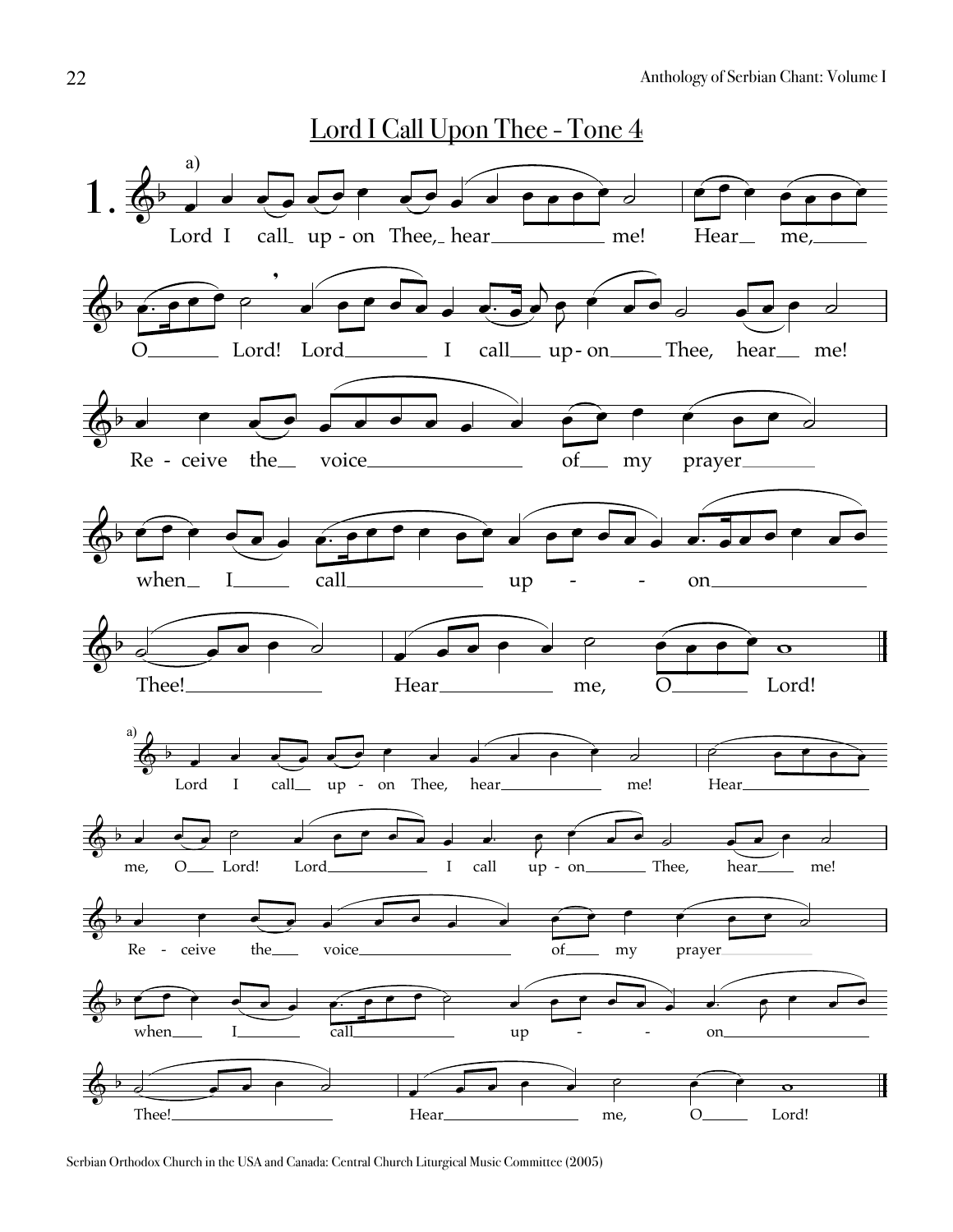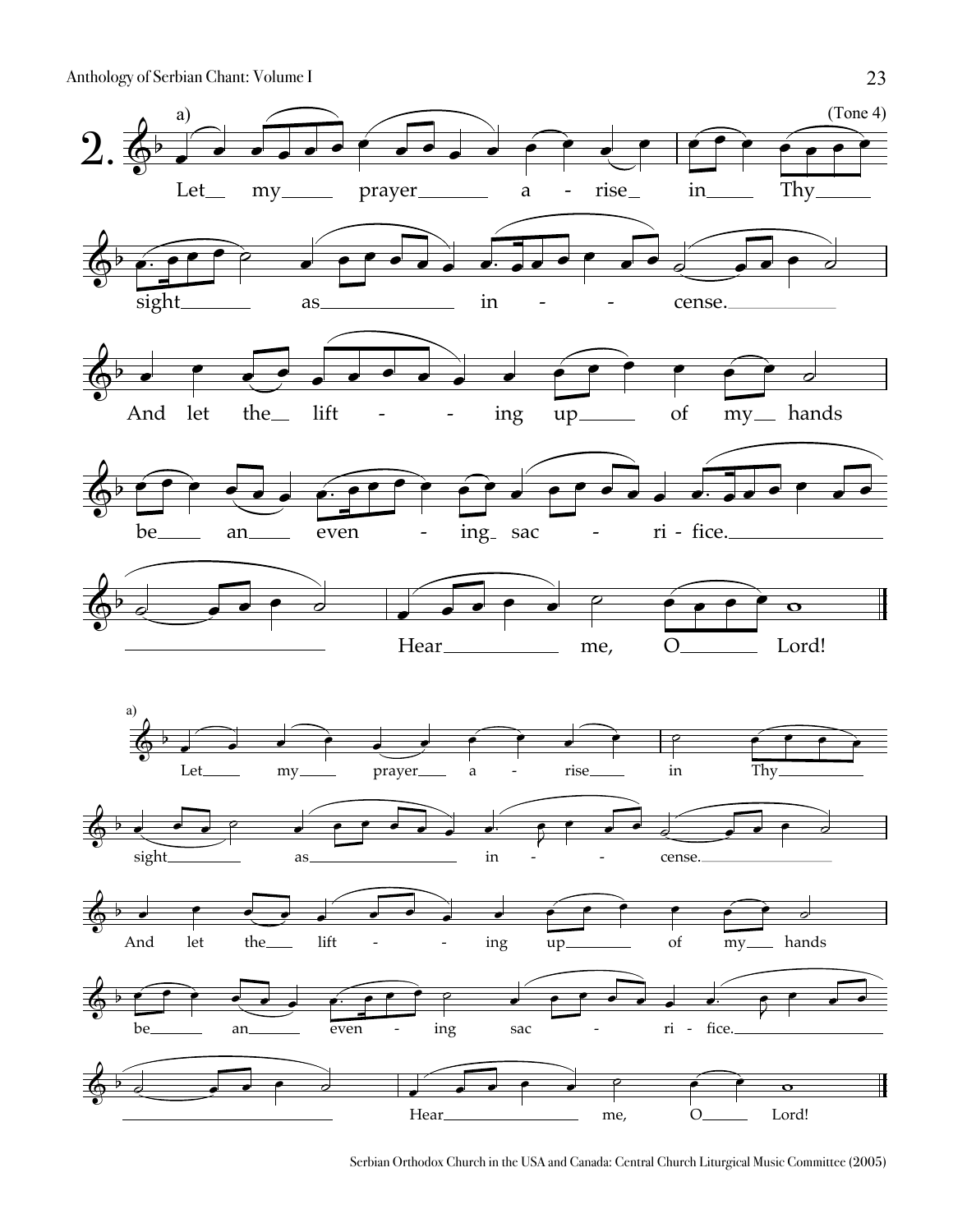

Serbian Orthodox Church in the USA and Canada: Central Church Liturgical Music Committee (2005)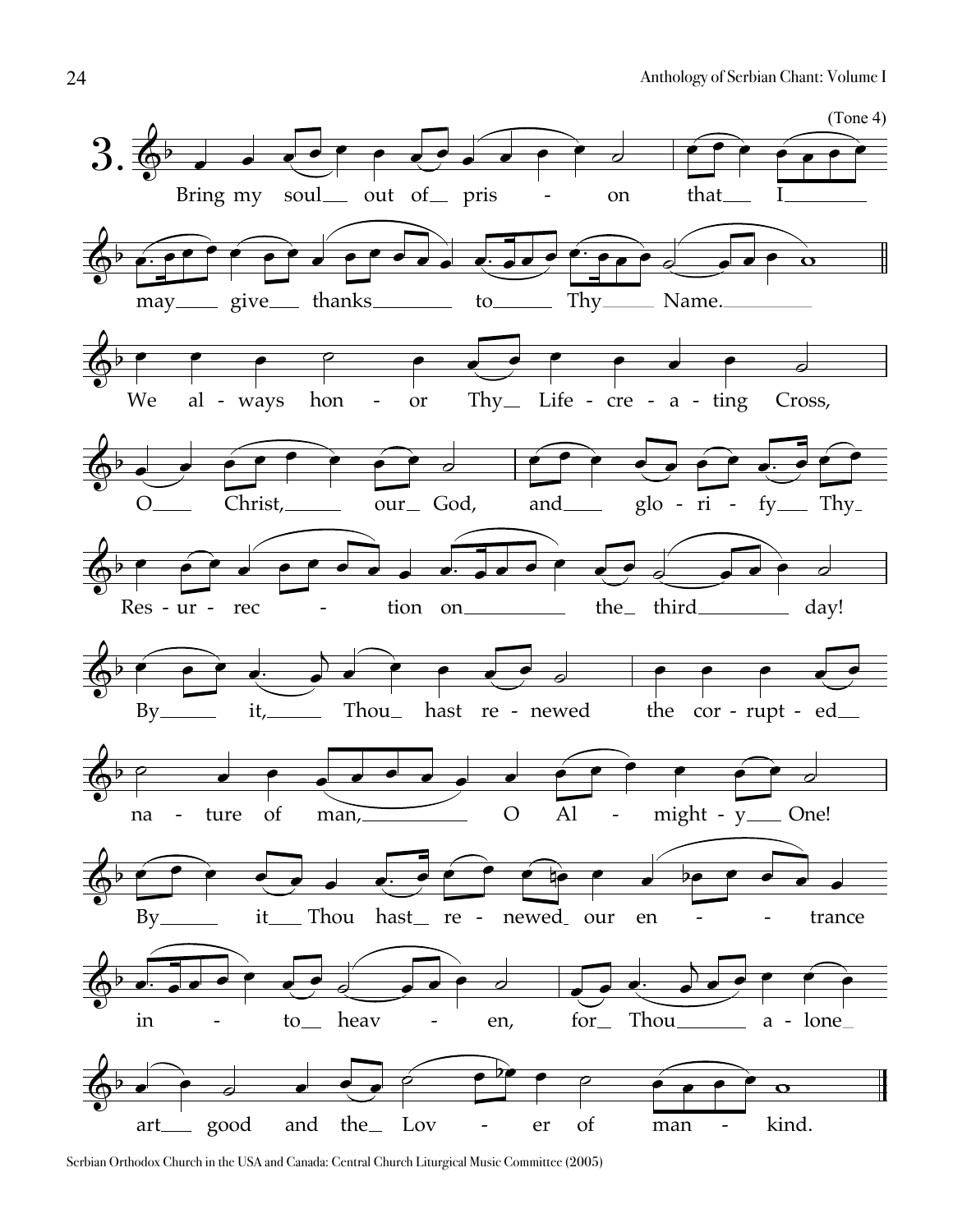

Serbian Orthodox Church in the USA and Canada: Central Church Liturgical Music Committee (2005)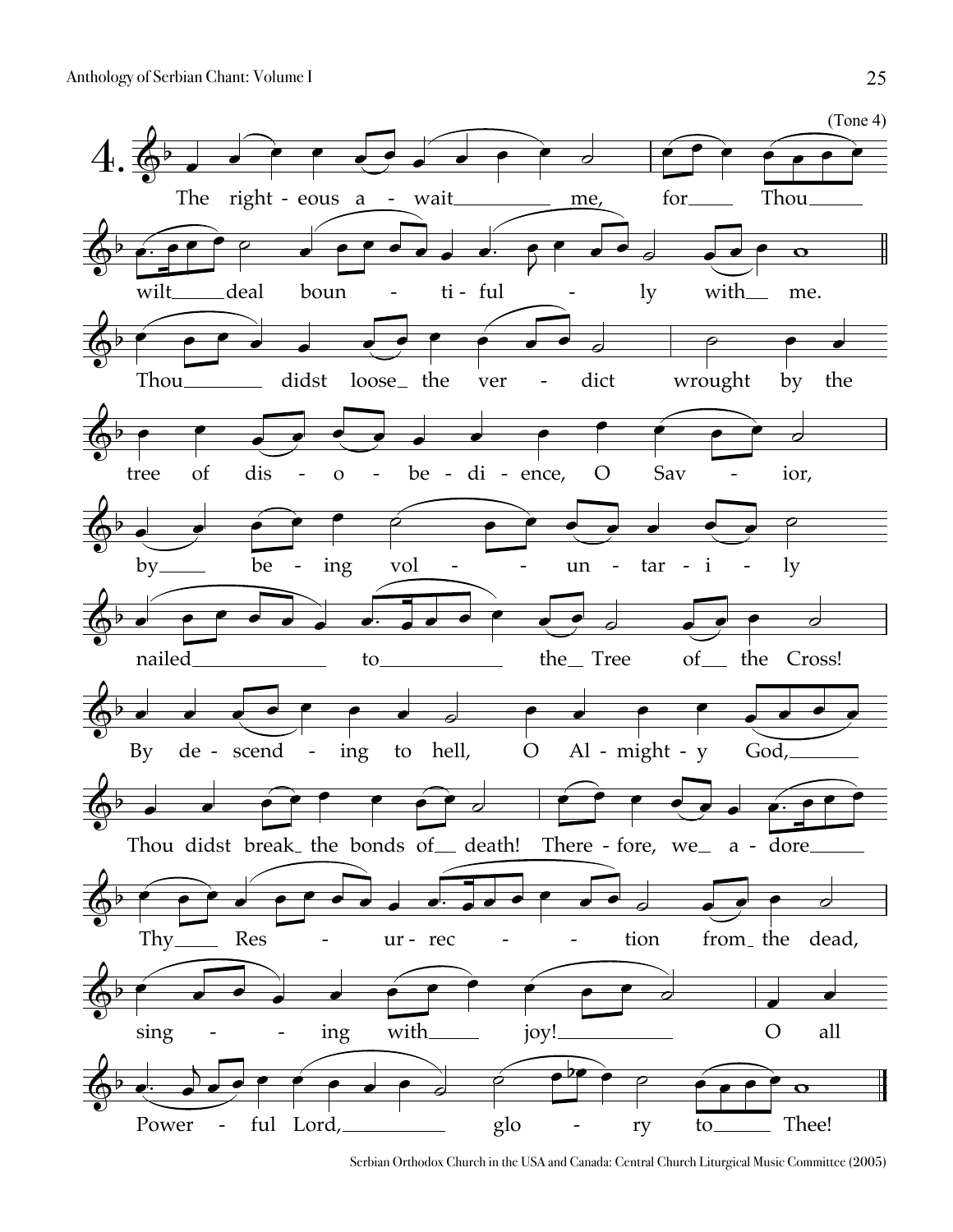

Serbian Orthodox Church in the USA and Canada: Central Church Liturgical Music Committee (2005)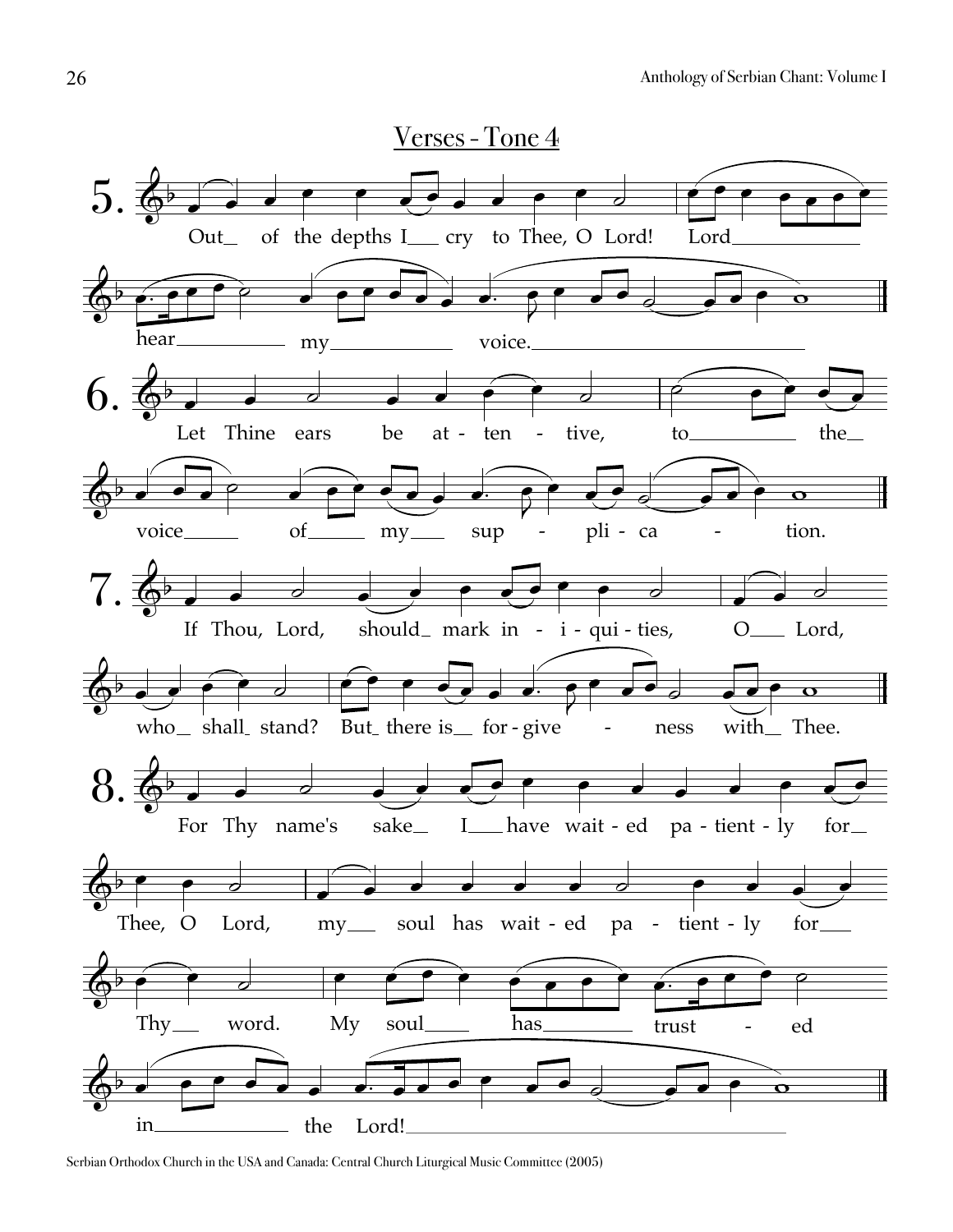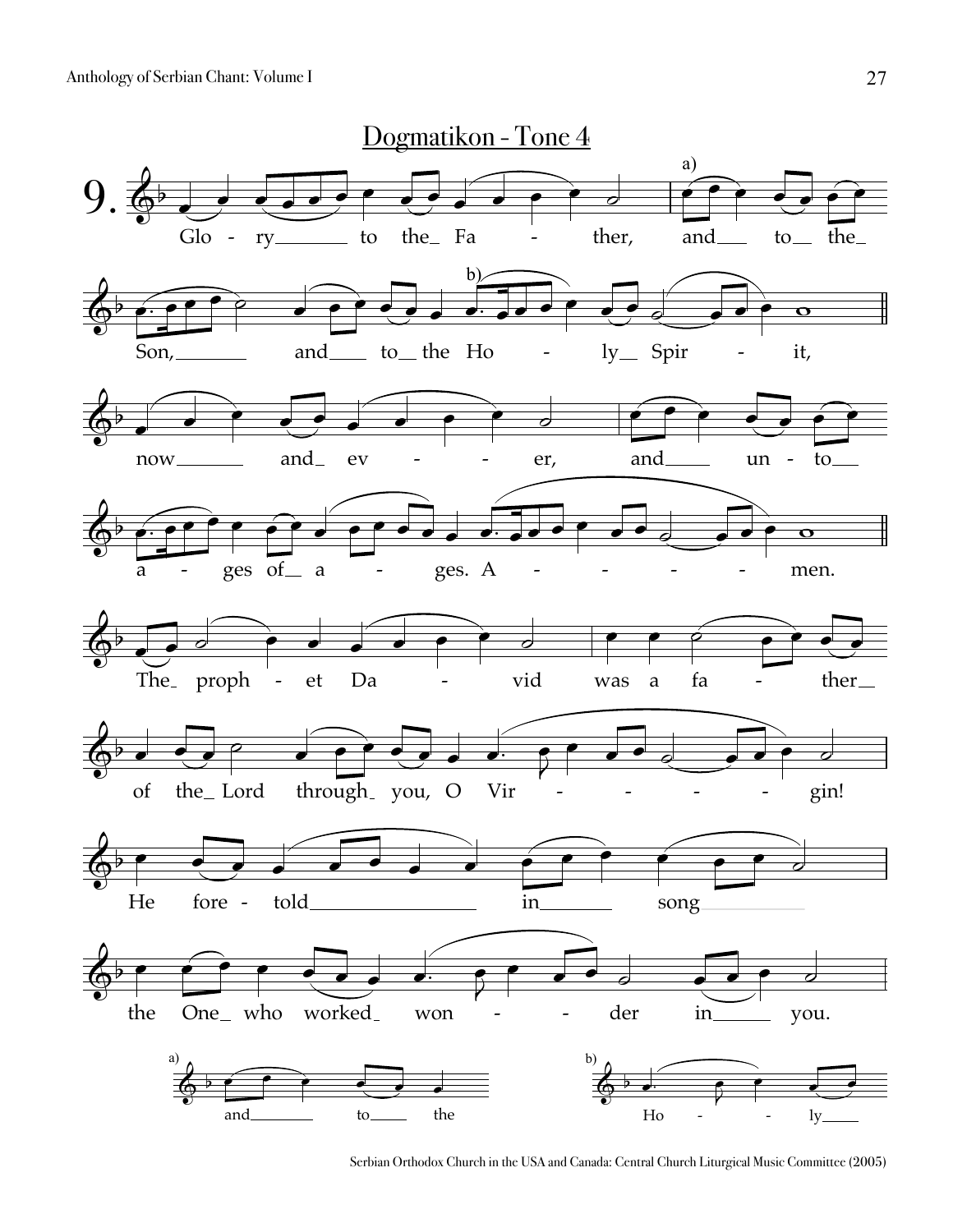

Serbian Orthodox Church in the USA and Canada: Central Church Liturgical Music Committee (2005)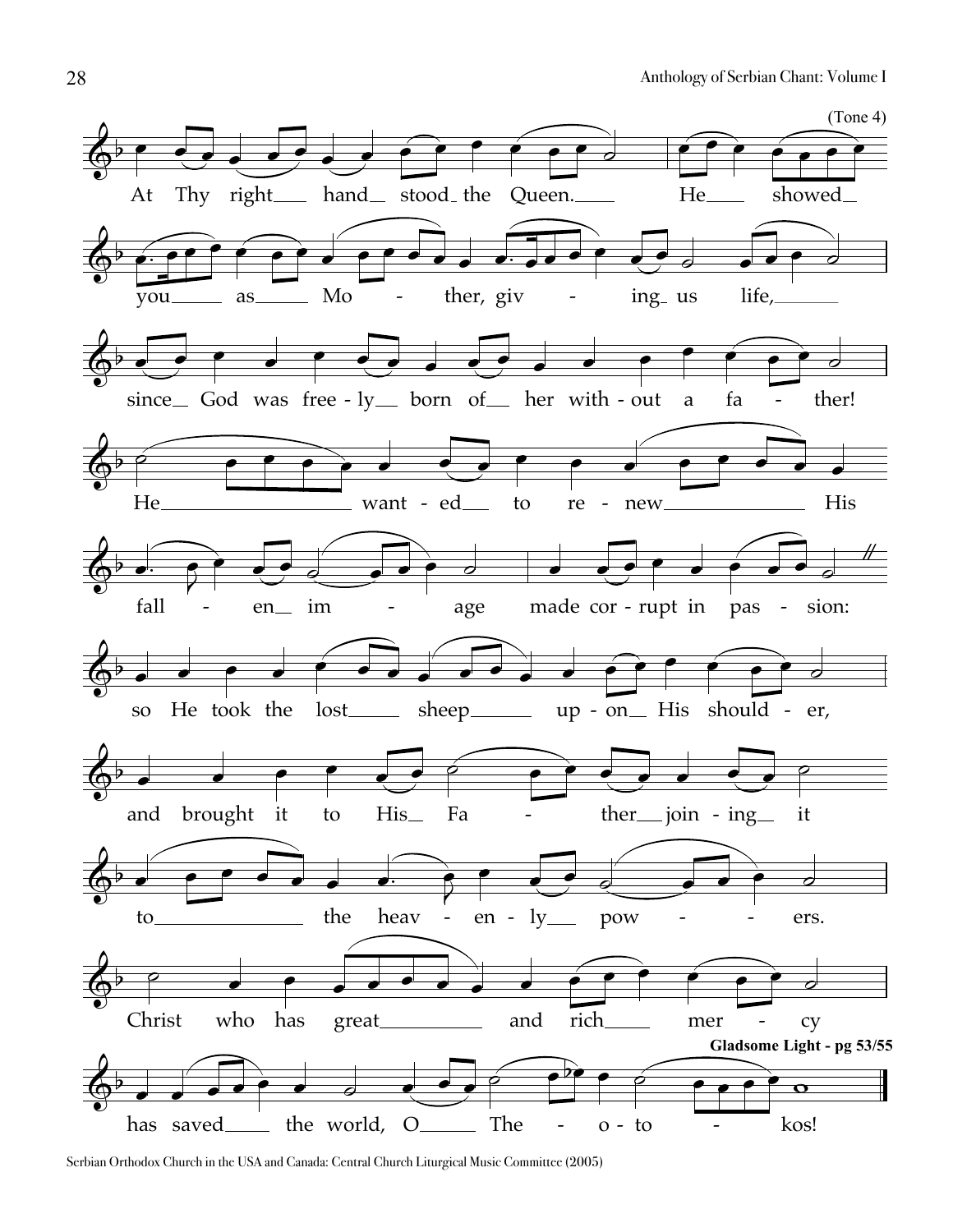

Serbian Orthodox Church in the USA and Canada: Central Church Liturgical Music Committee (2005)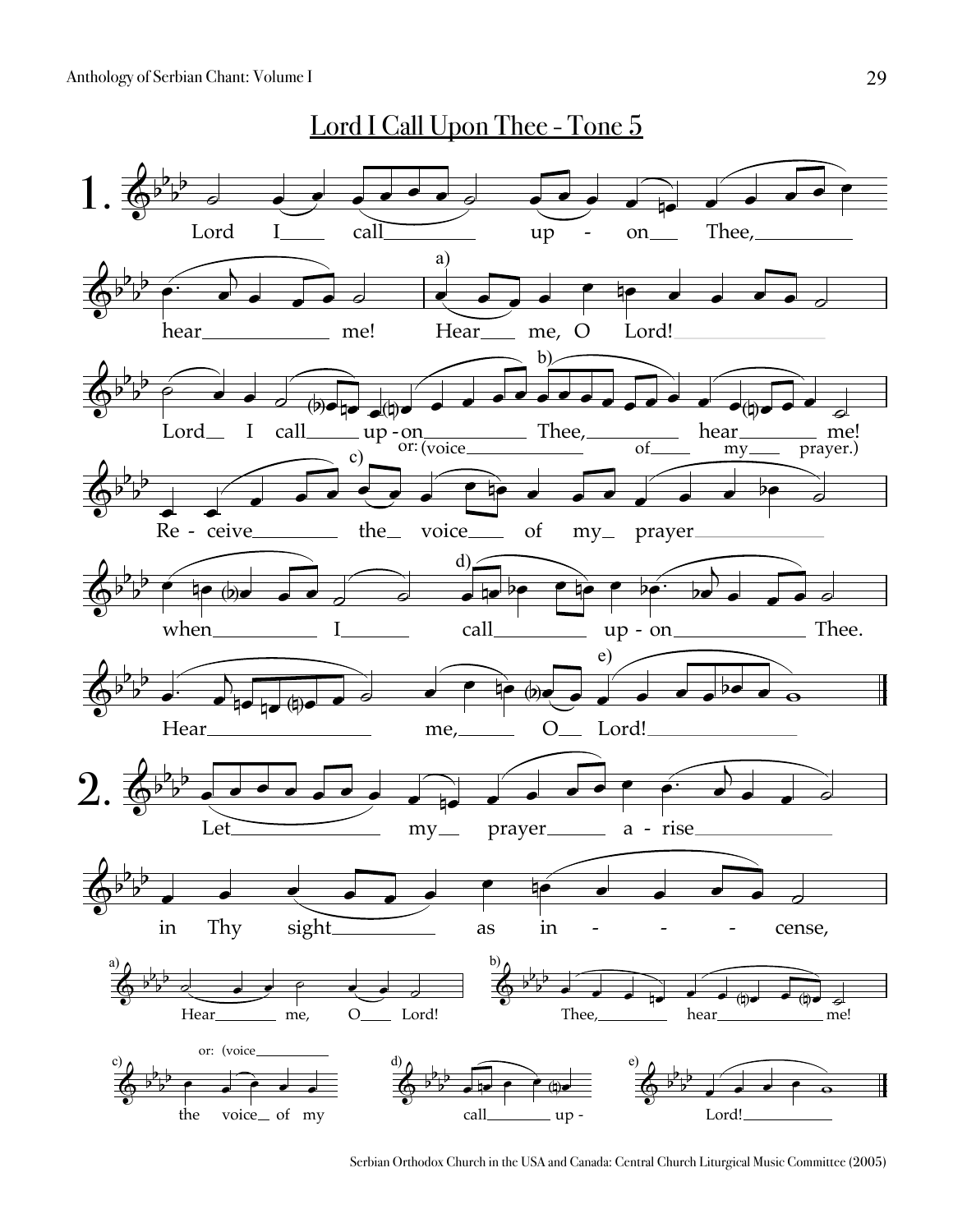

Serbian Orthodox Church in the USA and Canada: Central Church Liturgical Music Committee (2005)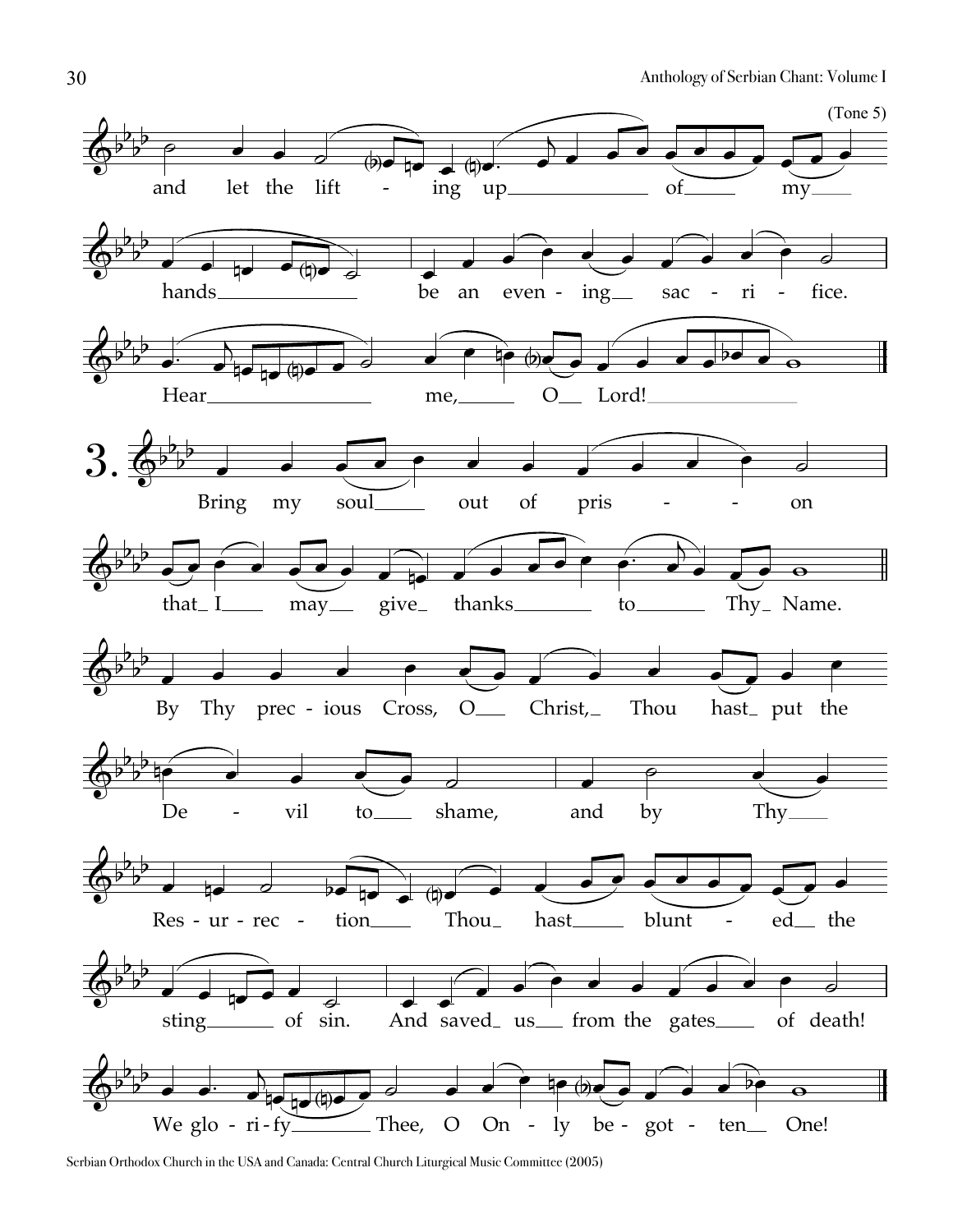

Serbian Orthodox Church in the USA and Canada: Central Church Liturgical Music Committee (2005)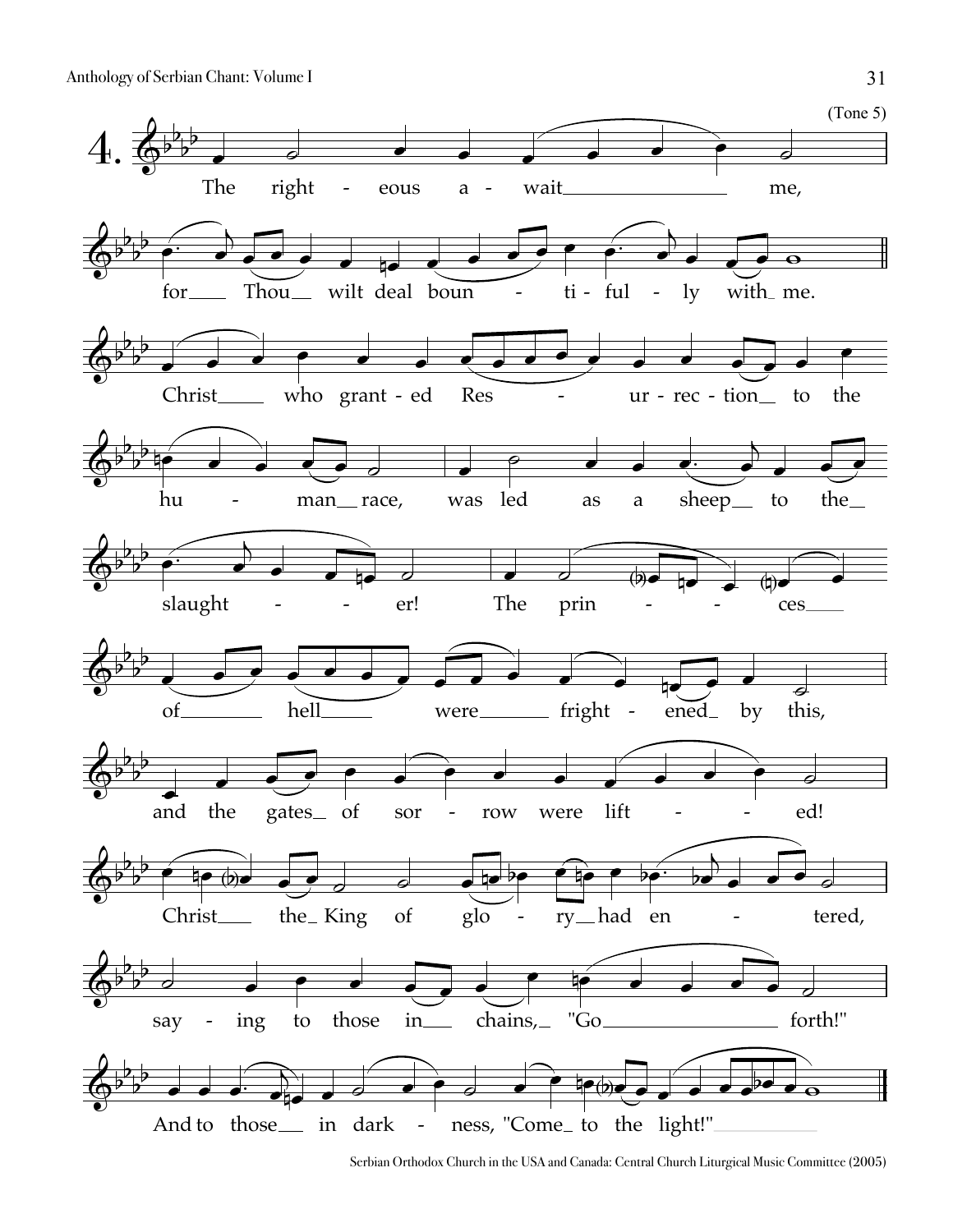

Serbian Orthodox Church in the USA and Canada: Central Church Liturgical Music Committee (2005)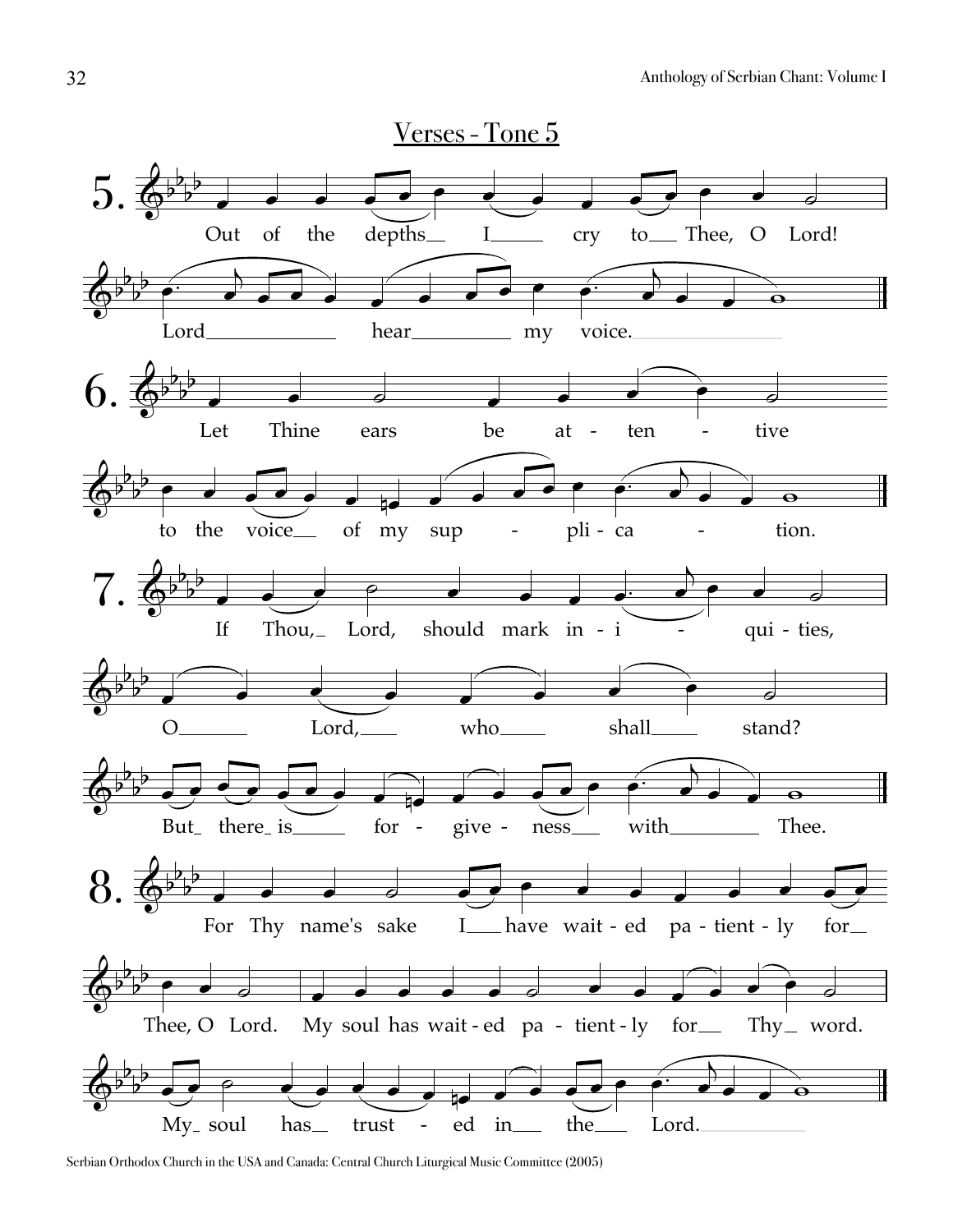

Serbian Orthodox Church in the USA and Canada: Central Church Liturgical Music Committee (2005)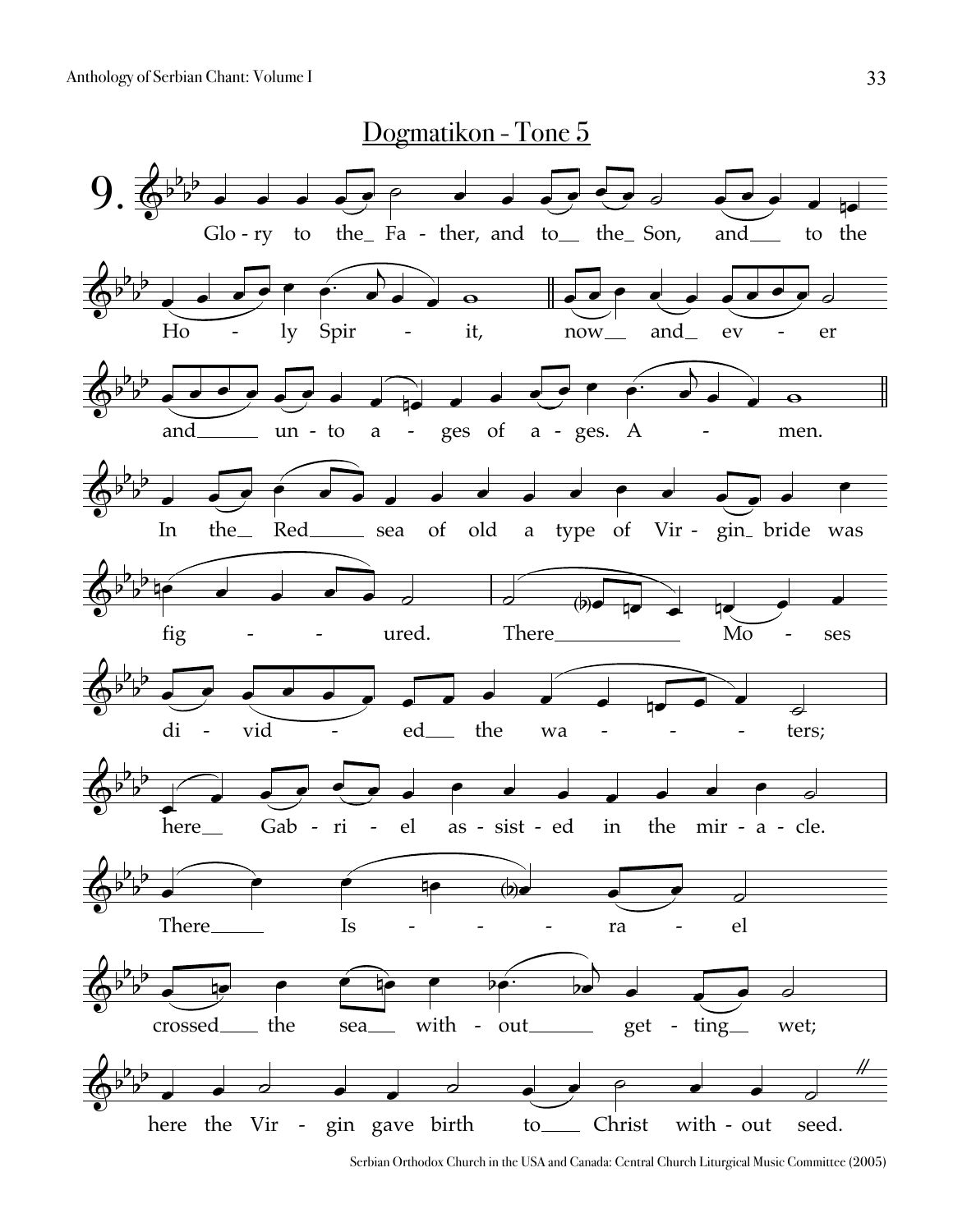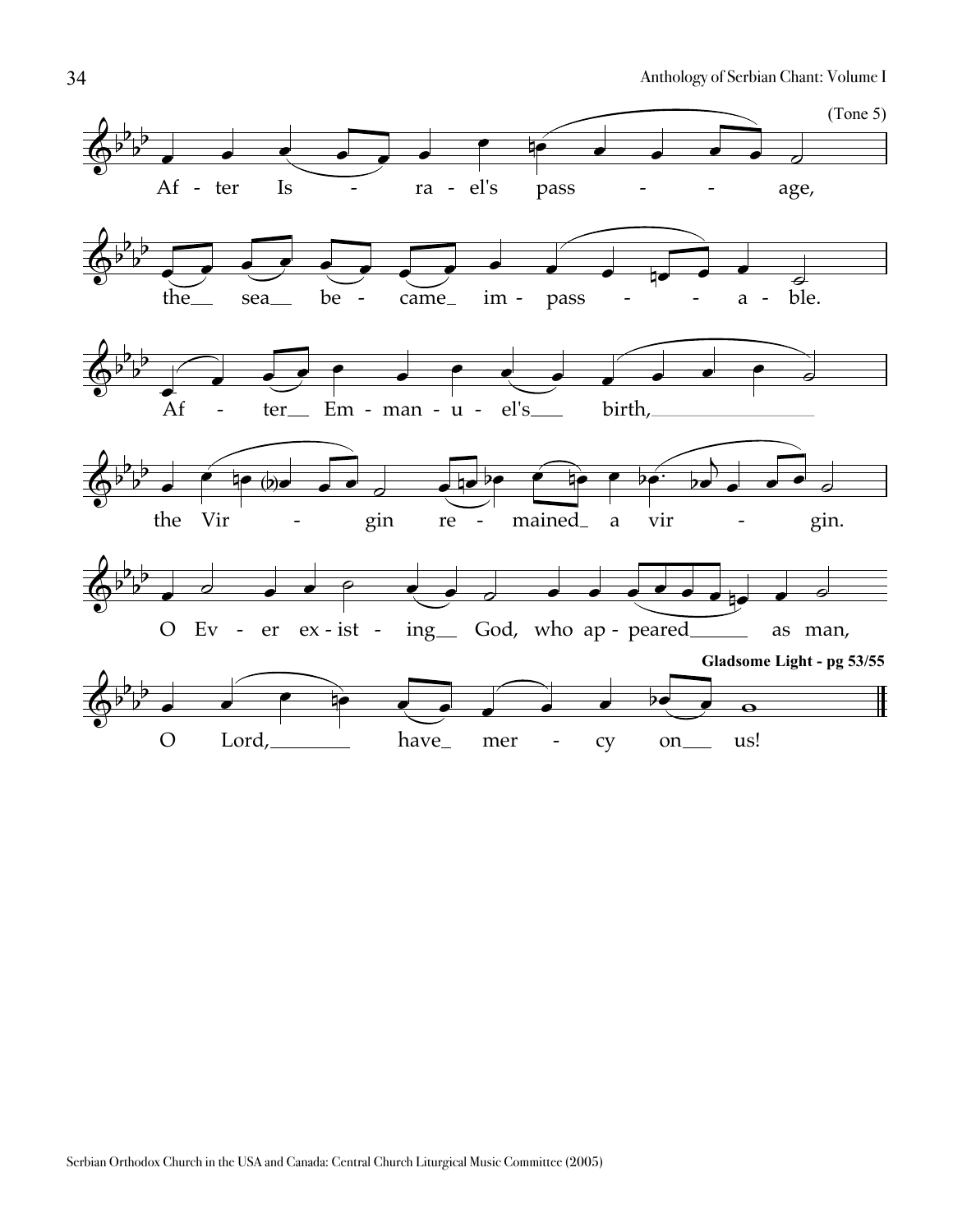

Serbian Orthodox Church in the USA and Canada: Central Church Liturgical Music Committee (2005)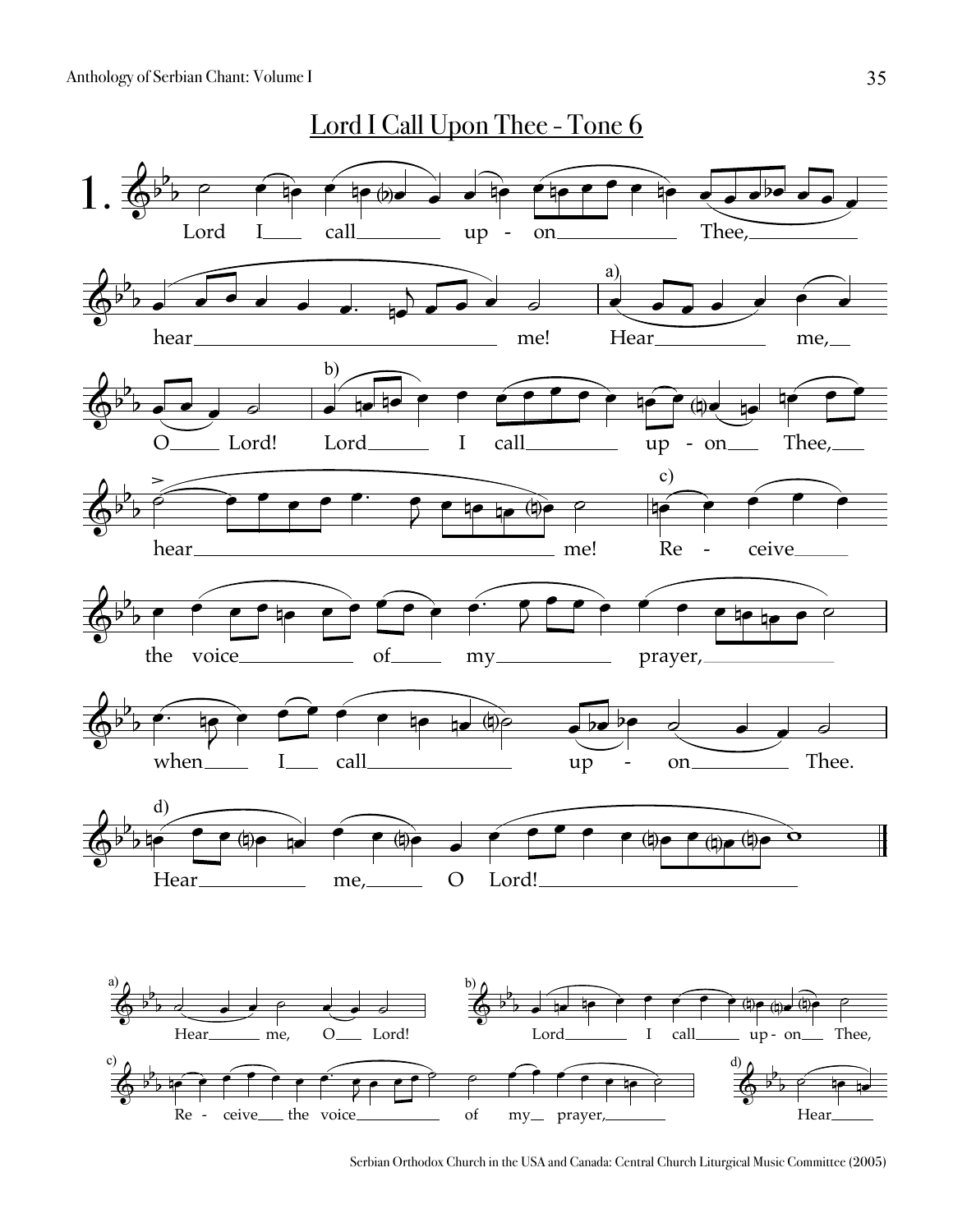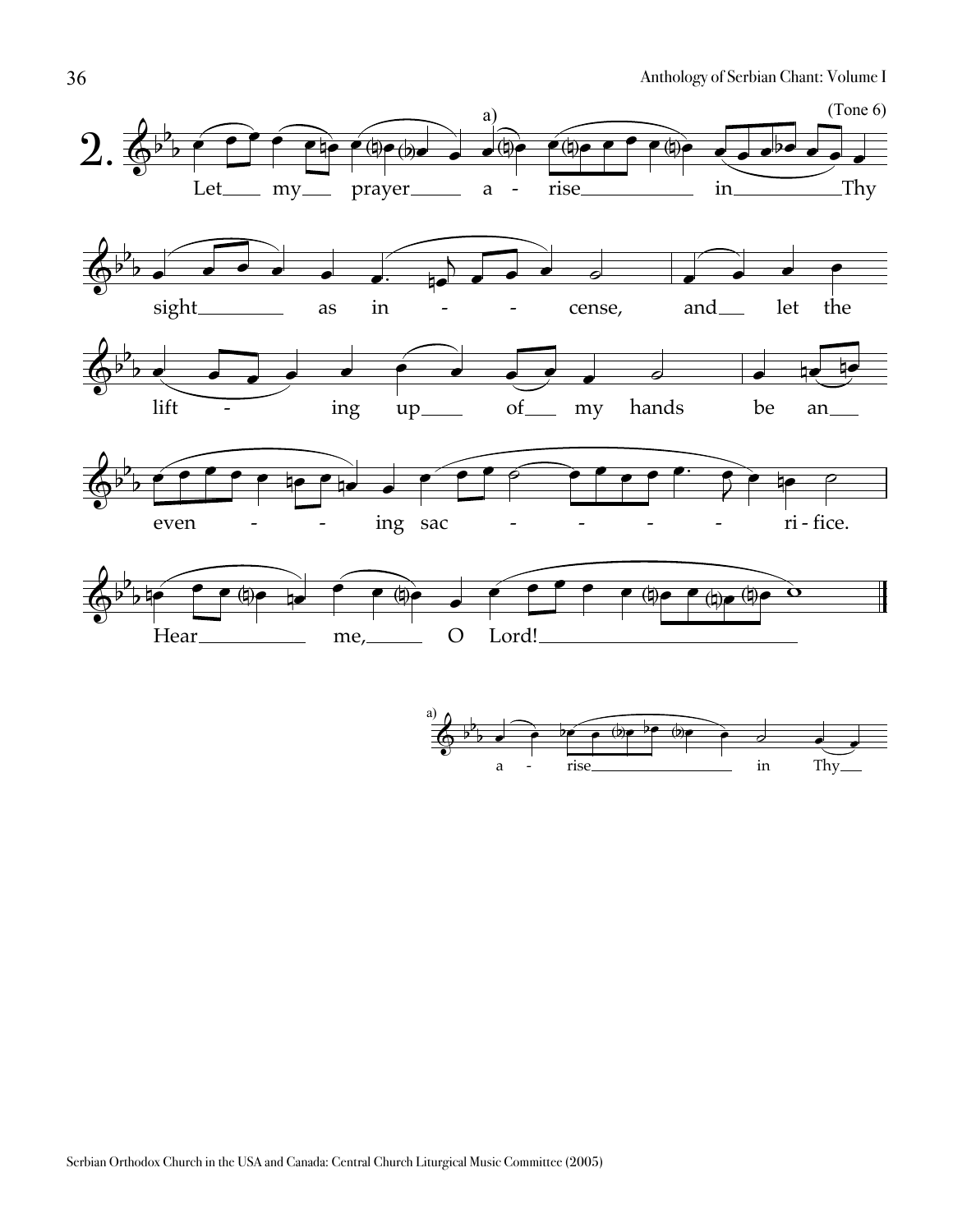

Serbian Orthodox Church in the USA and Canada: Central Church Liturgical Music Committee (2005)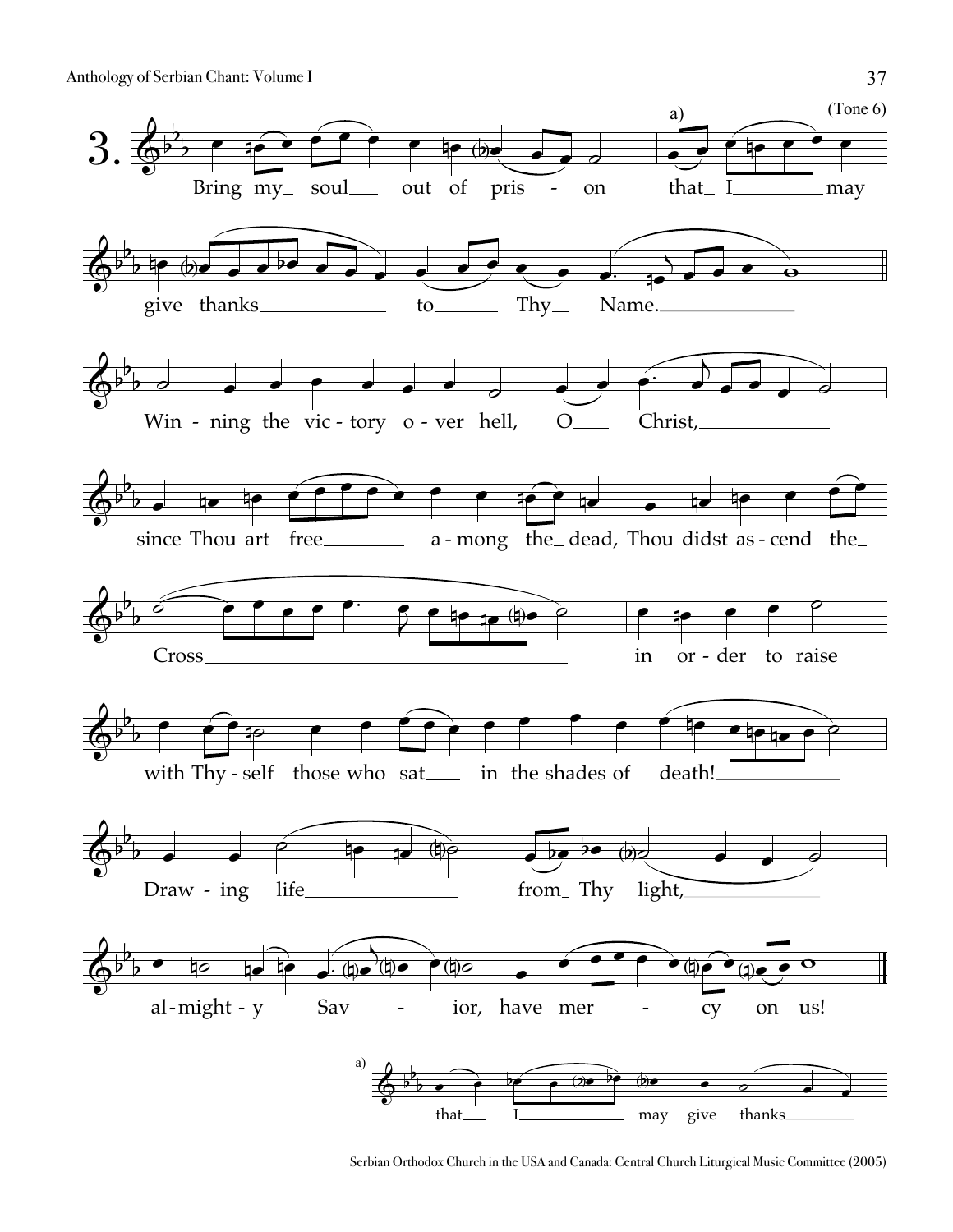

Serbian Orthodox Church in the USA and Canada: Central Church Liturgical Music Committee (2005)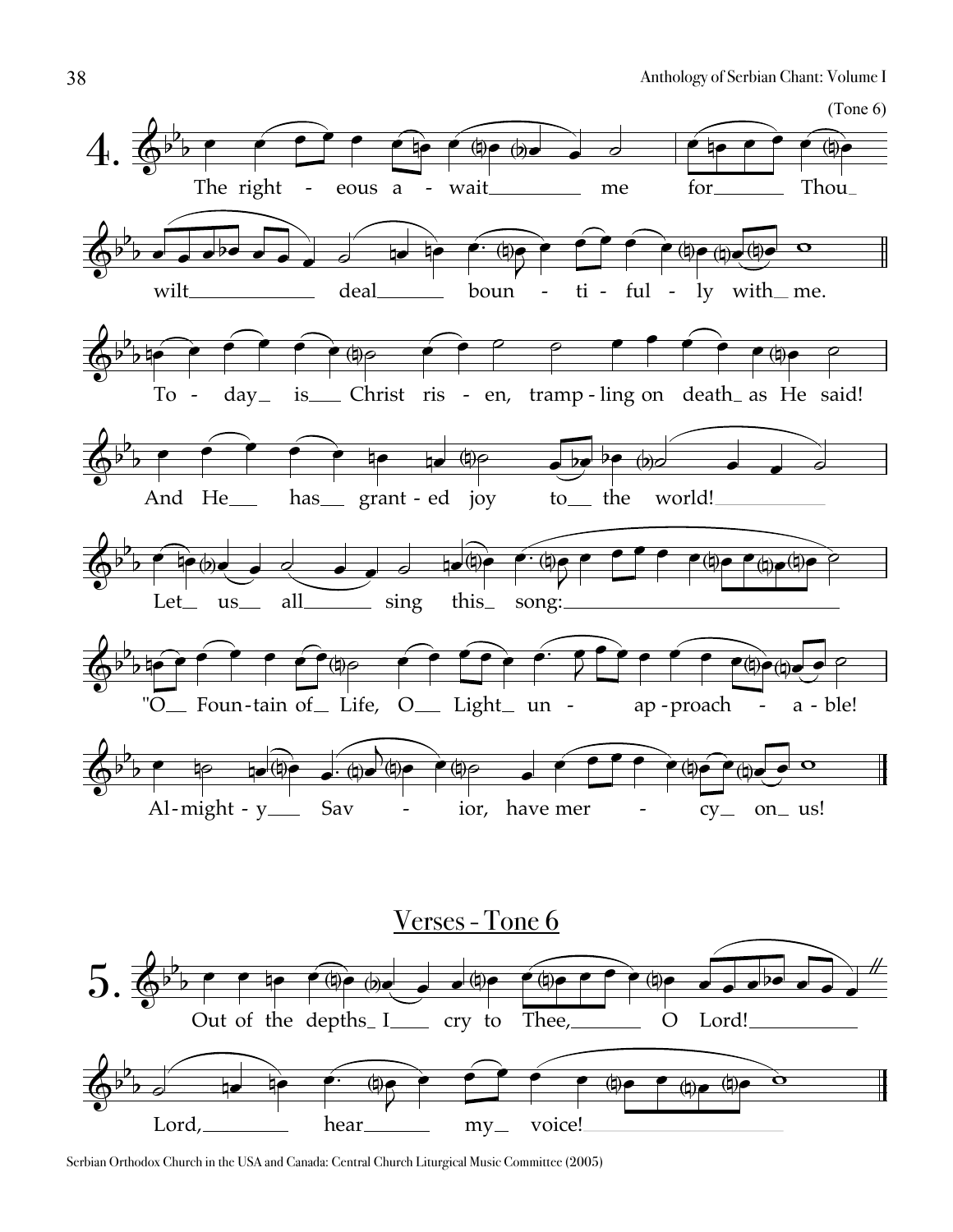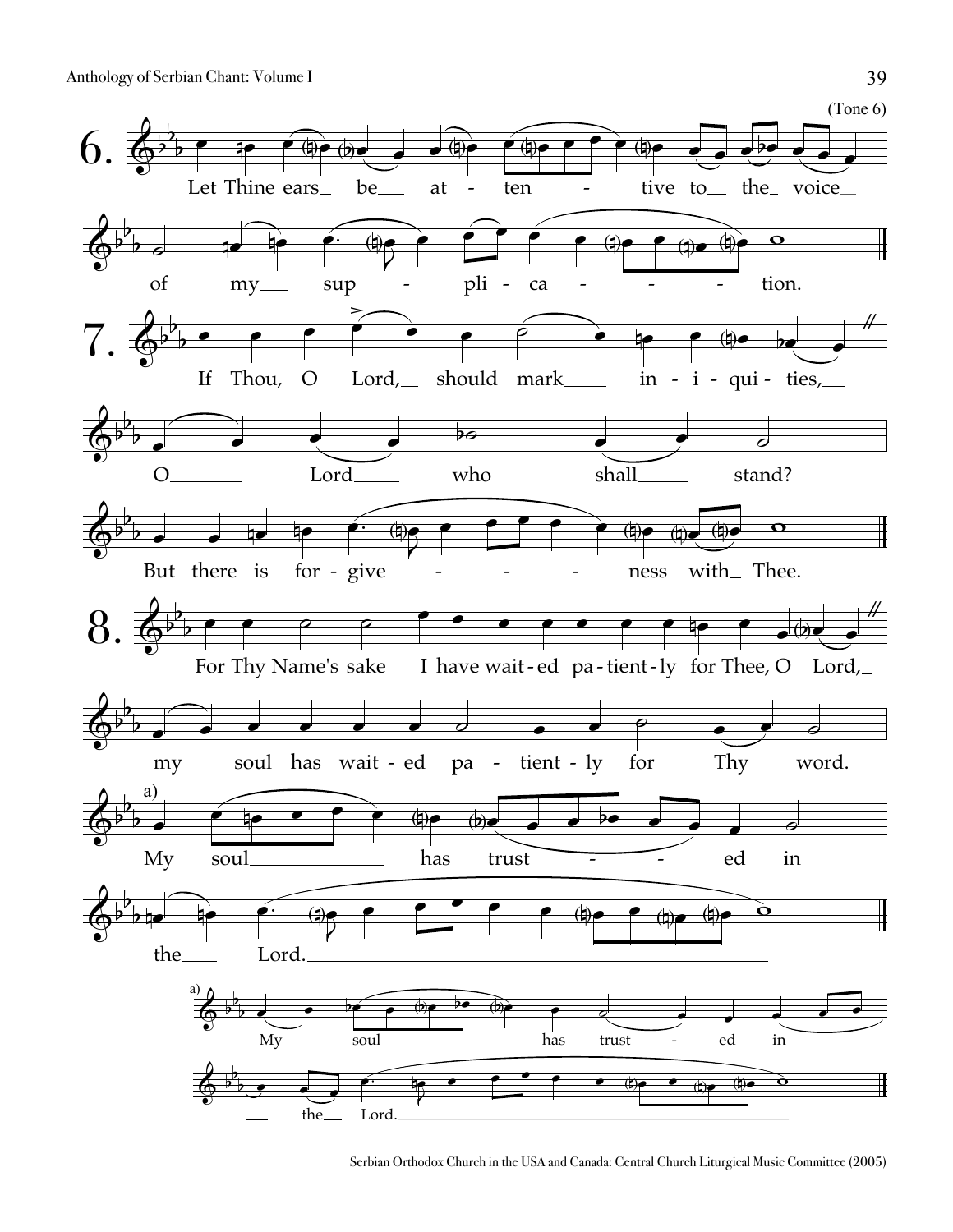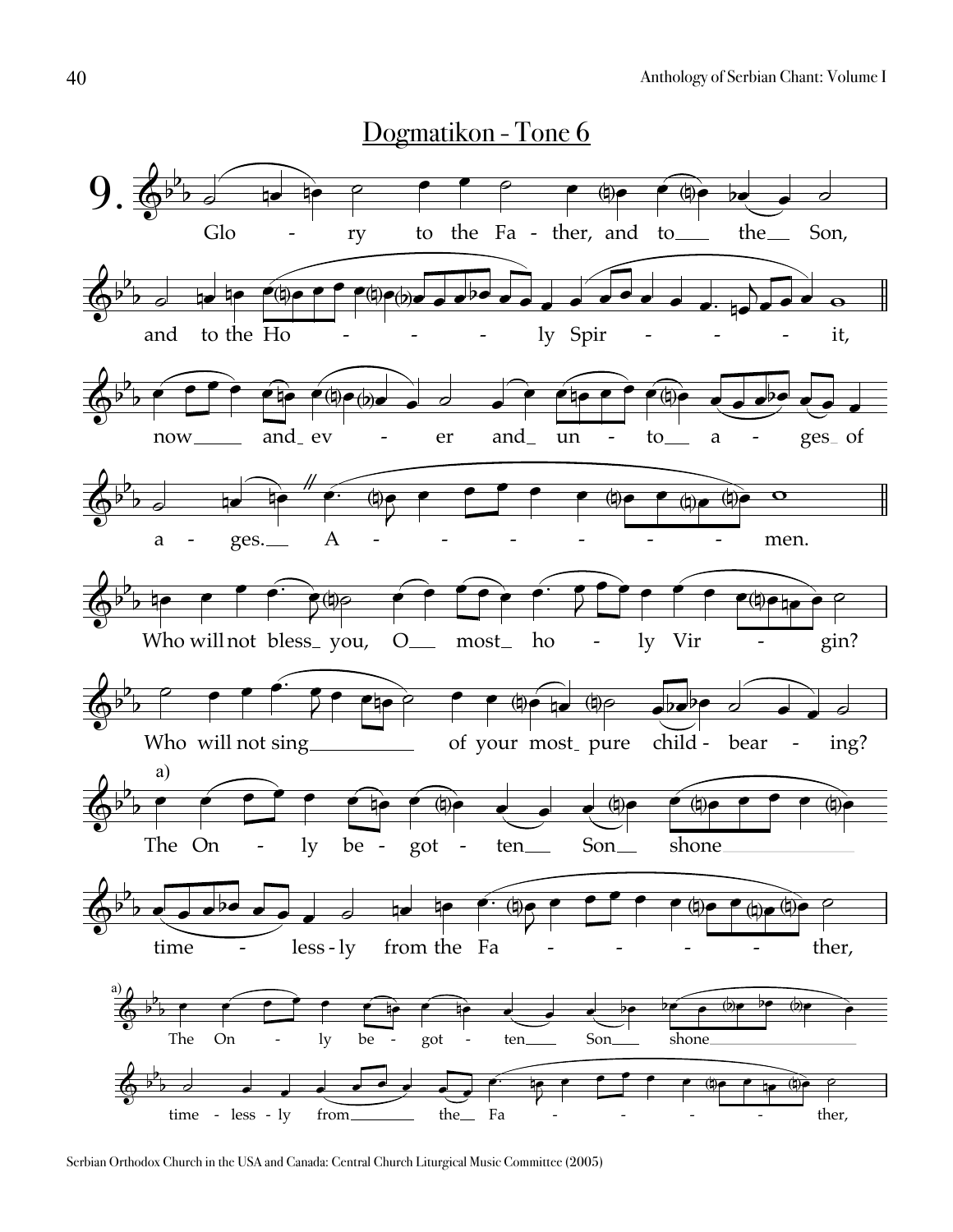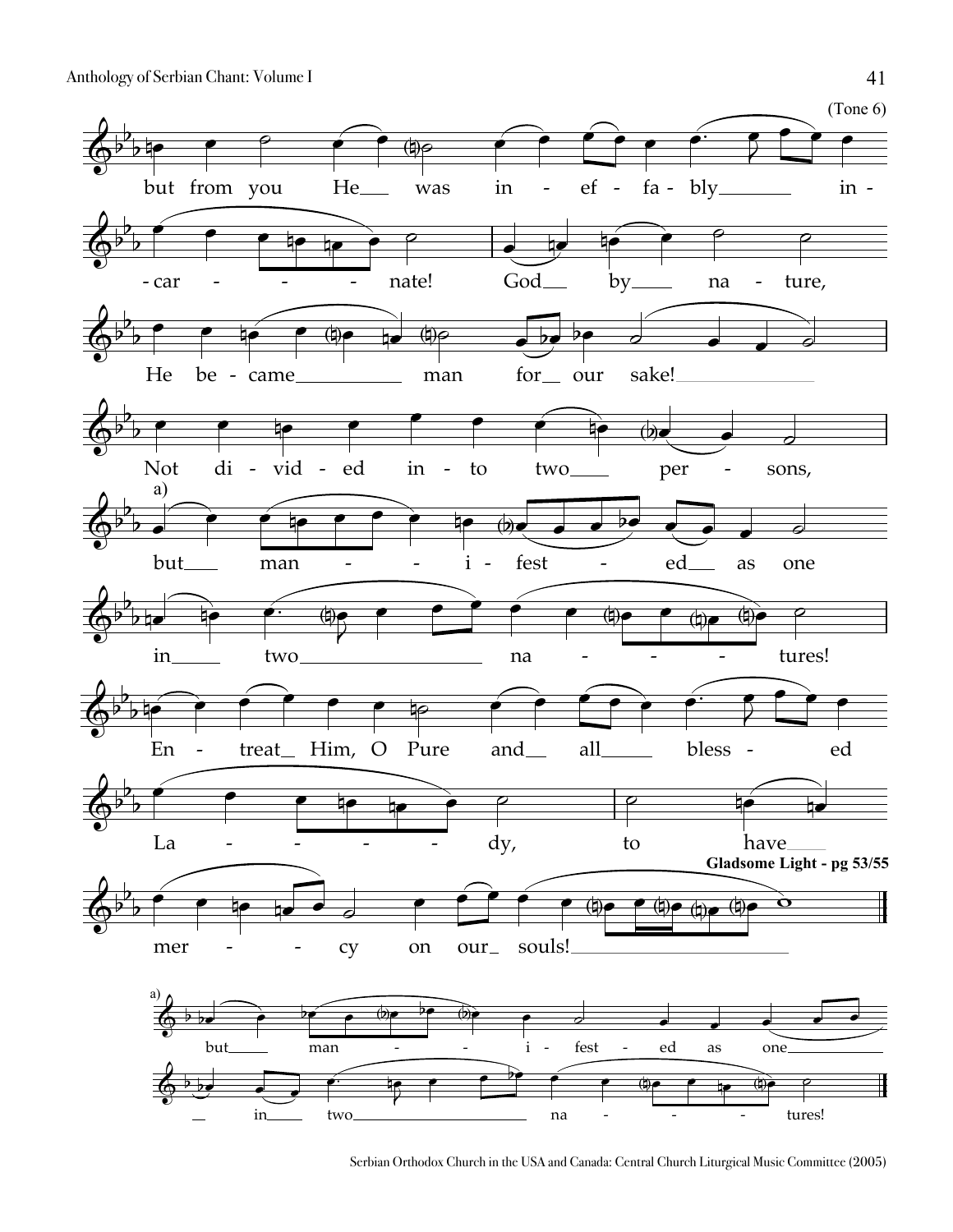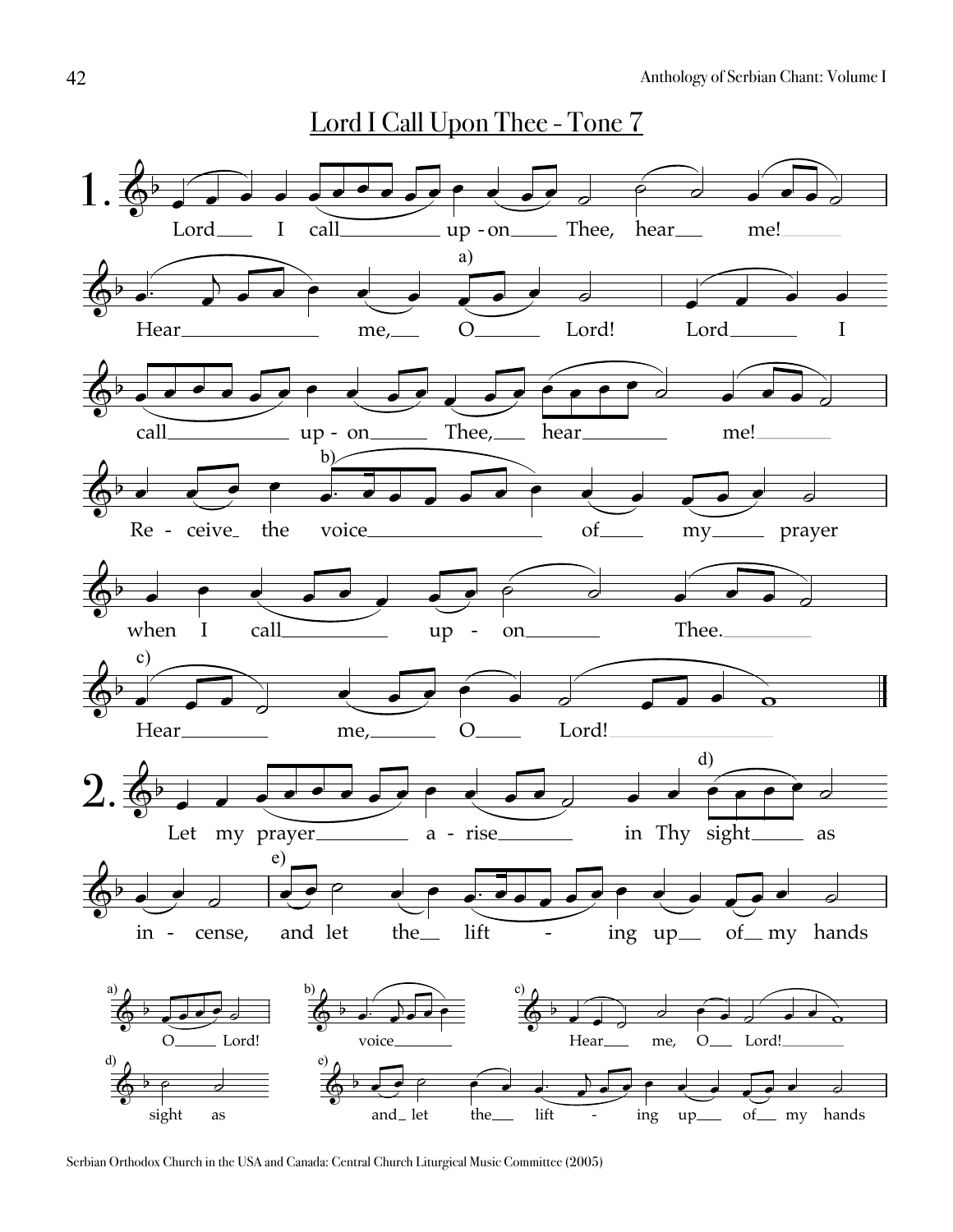

Serbian Orthodox Church in the USA and Canada: Central Church Liturgical Music Committee (2005)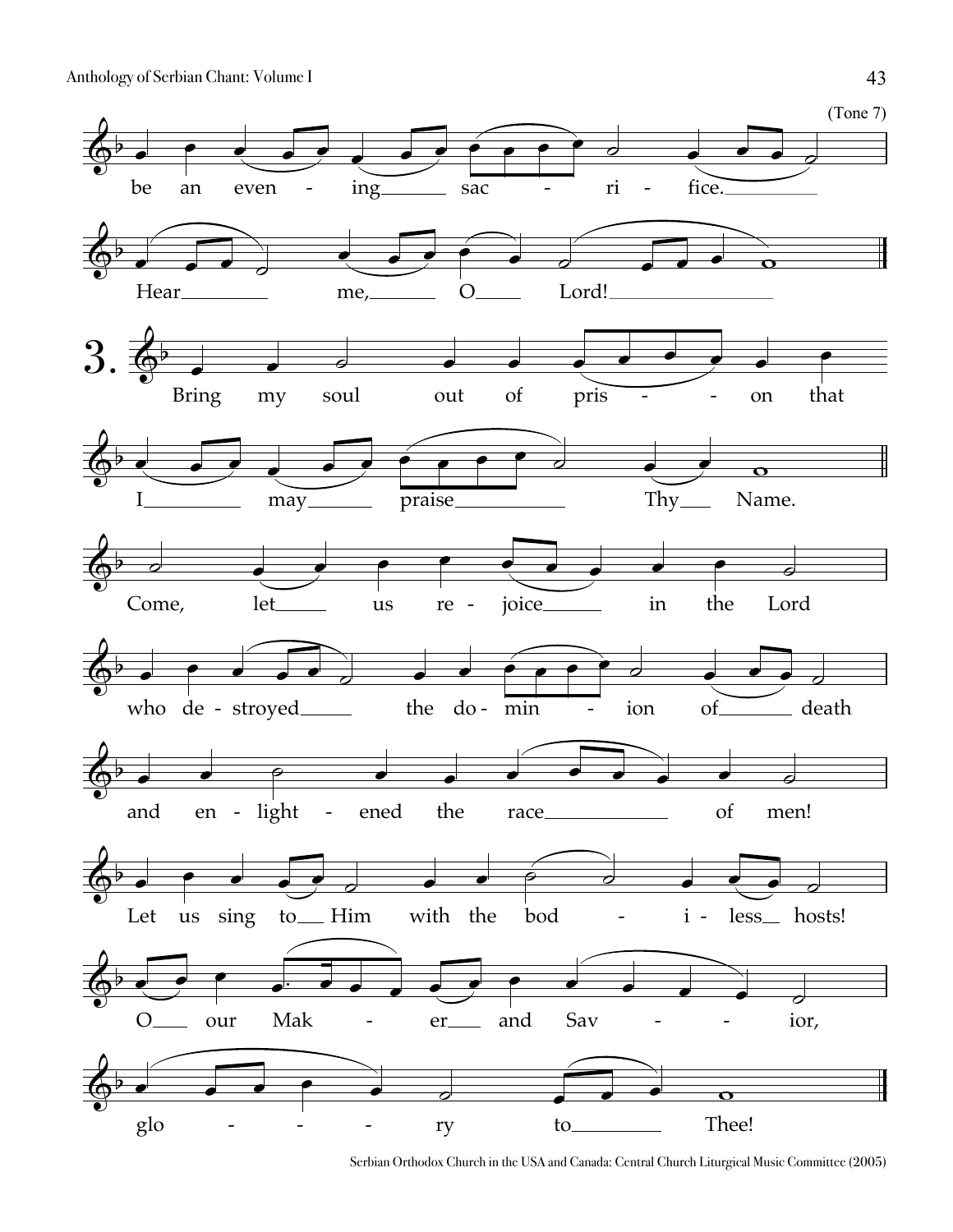

Serbian Orthodox Church in the USA and Canada: Central Church Liturgical Music Committee (2005)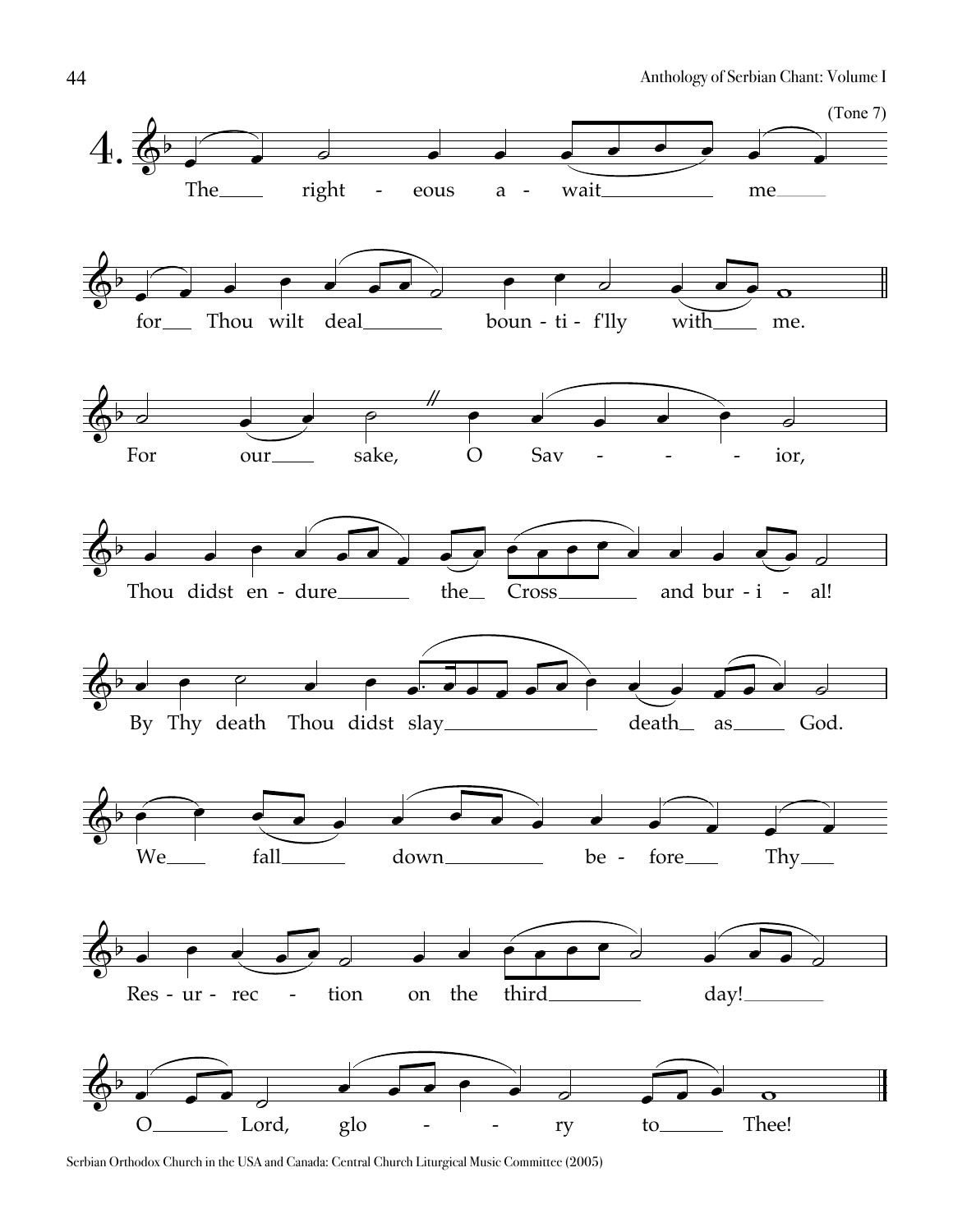

Serbian Orthodox Church in the USA and Canada: Central Church Liturgical Music Committee (2005)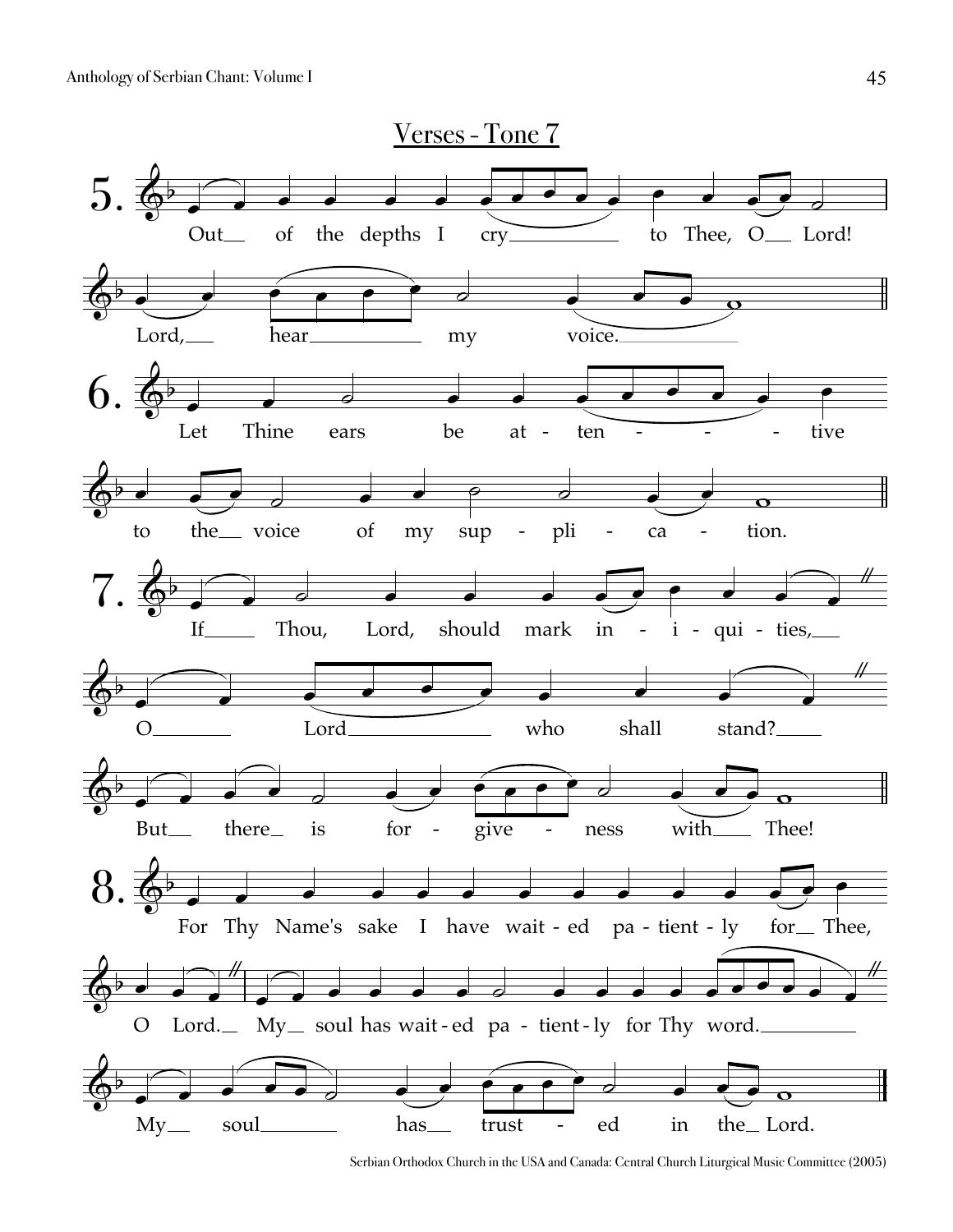

Serbian Orthodox Church in the USA and Canada: Central Church Liturgical Music Committee (2005)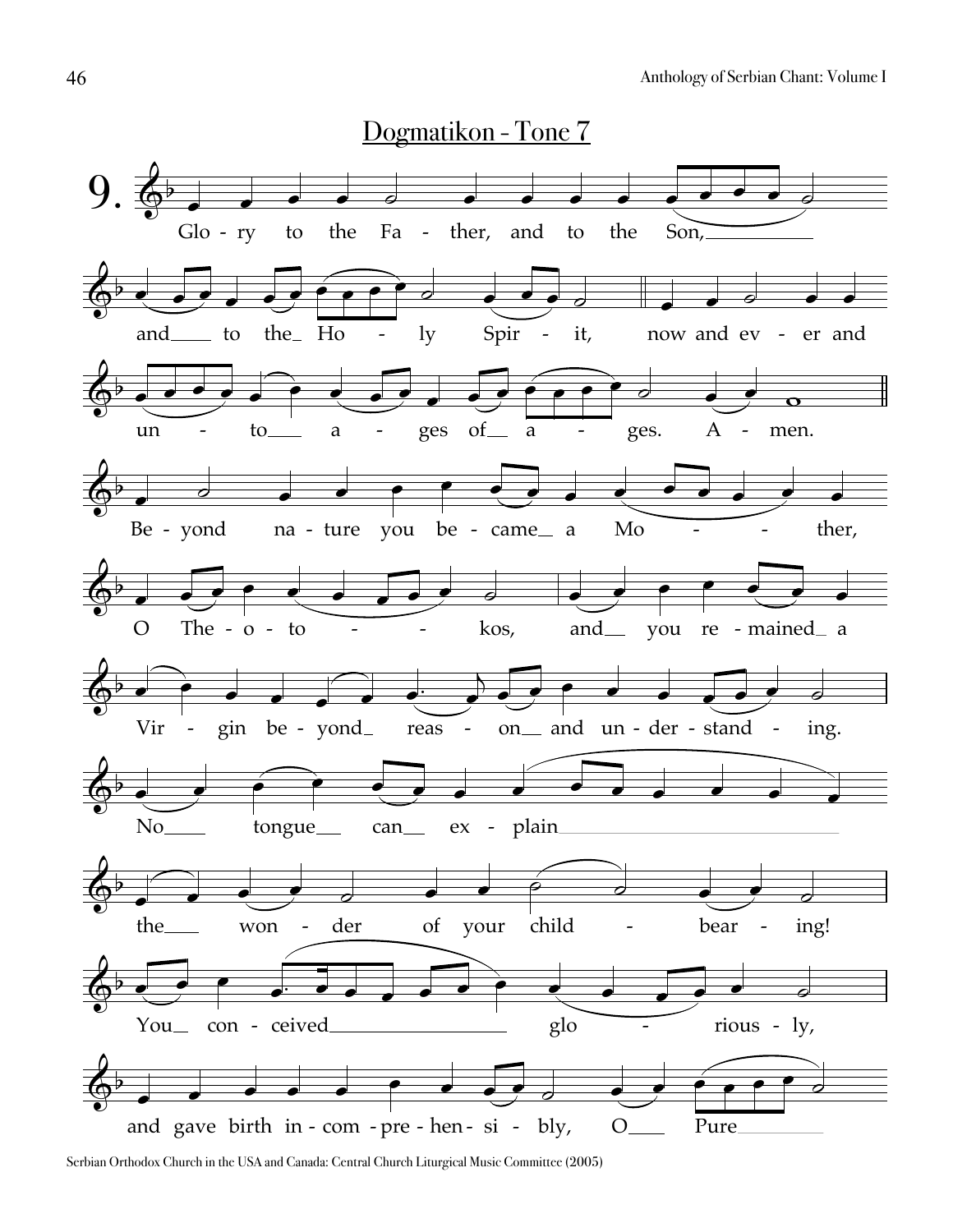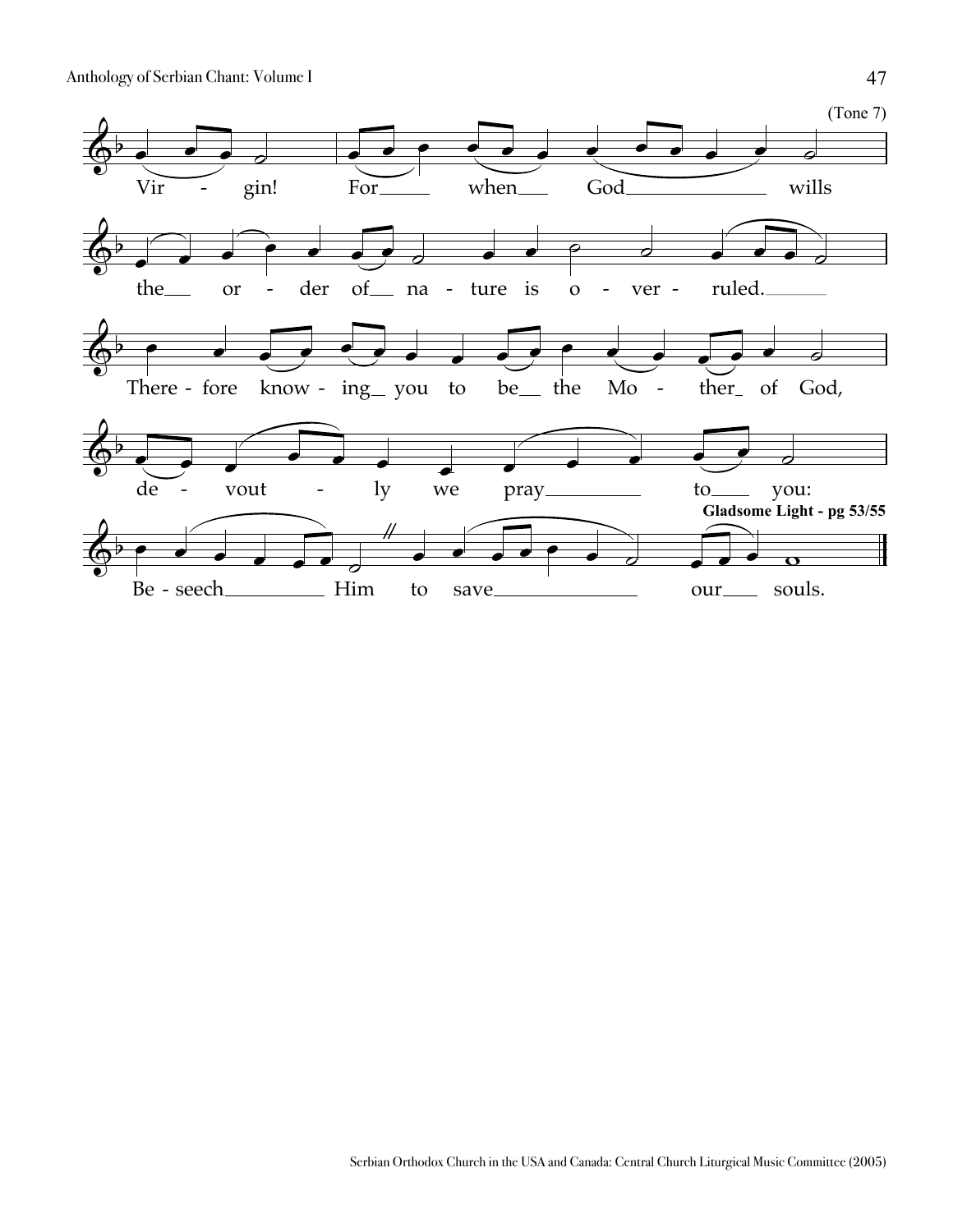

Serbian Orthodox Church in the USA and Canada: Central Church Liturgical Music Committee (2005)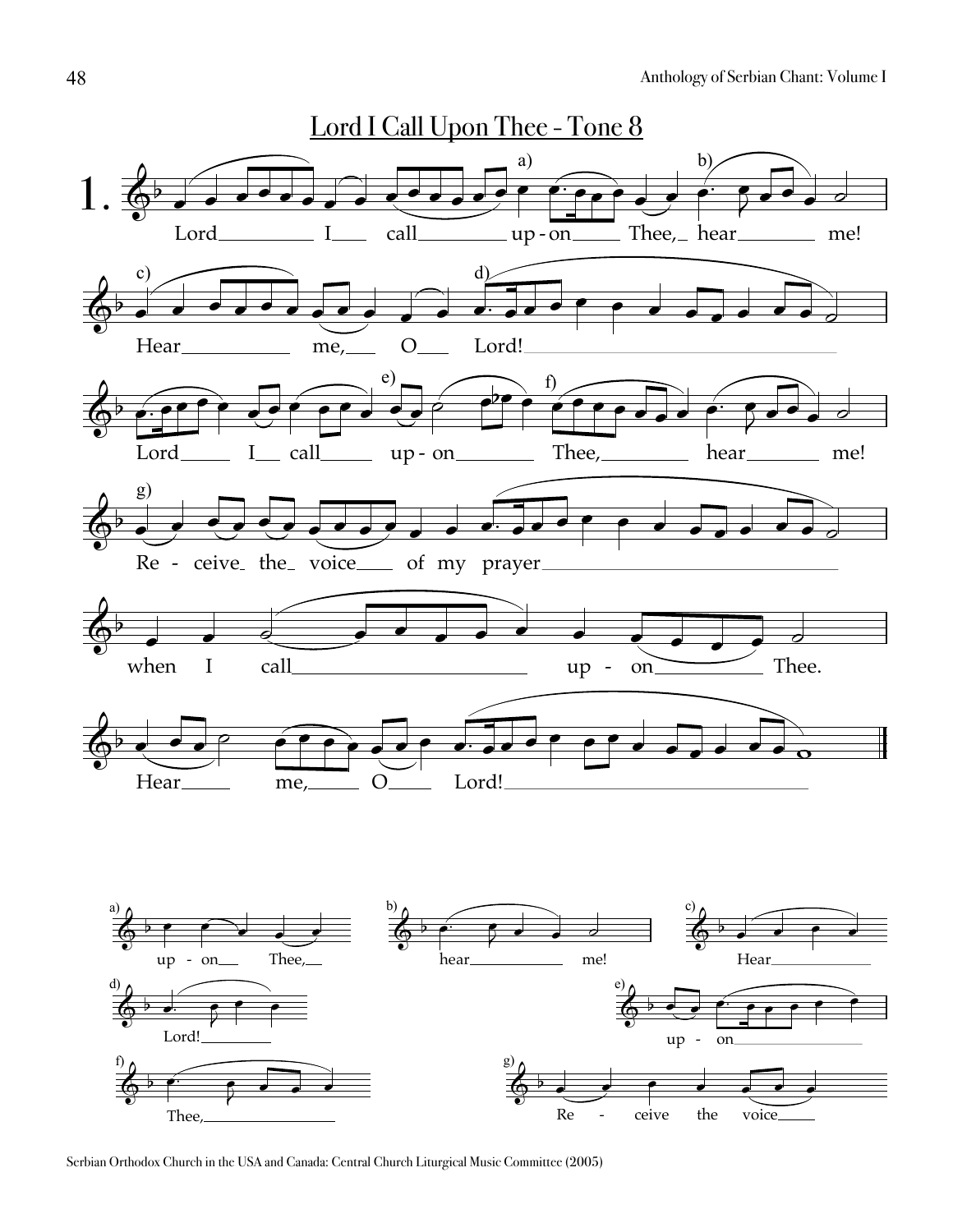

Serbian Orthodox Church in the USA and Canada: Central Church Liturgical Music Committee (2005)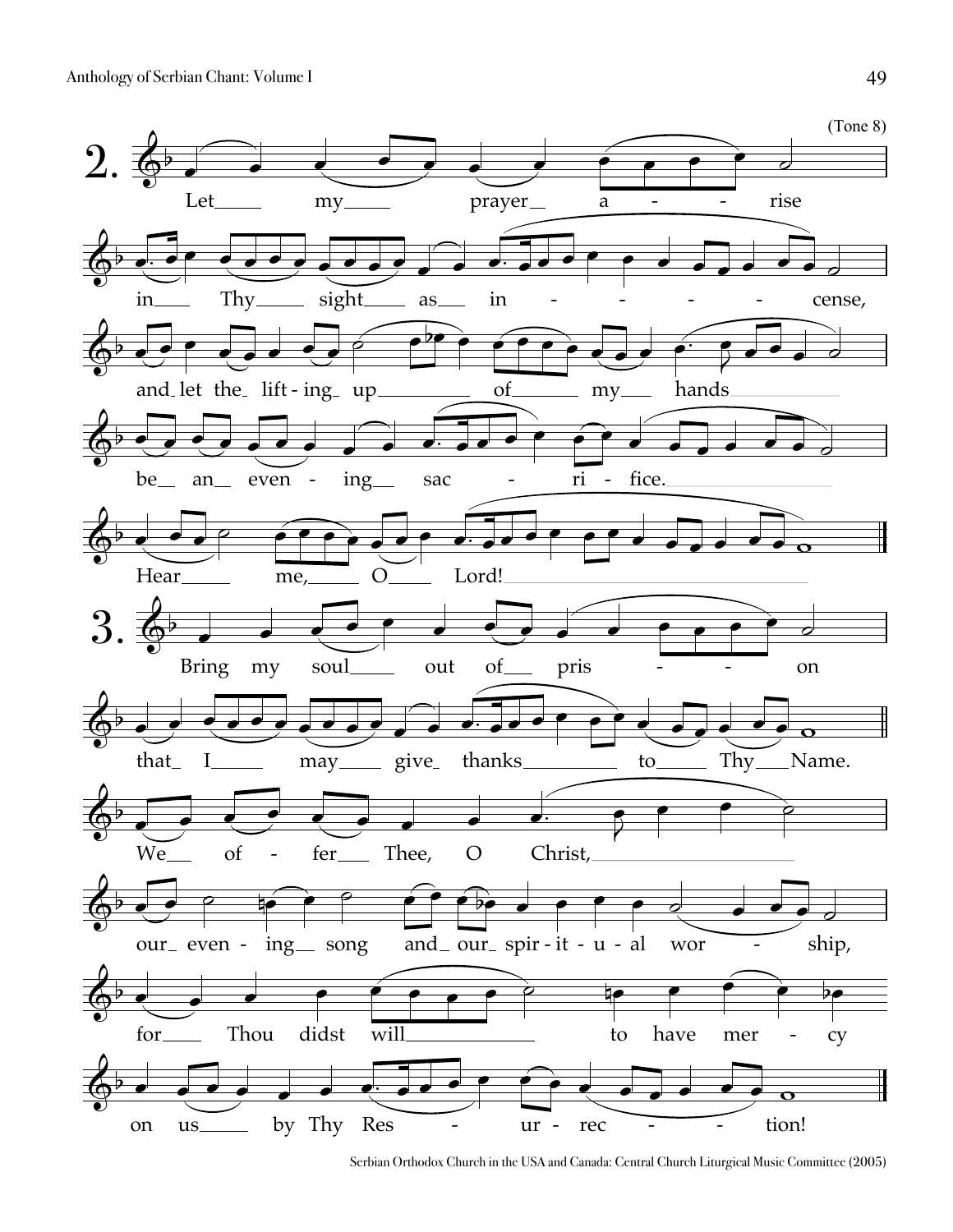

Serbian Orthodox Church in the USA and Canada: Central Church Liturgical Music Committee (2005)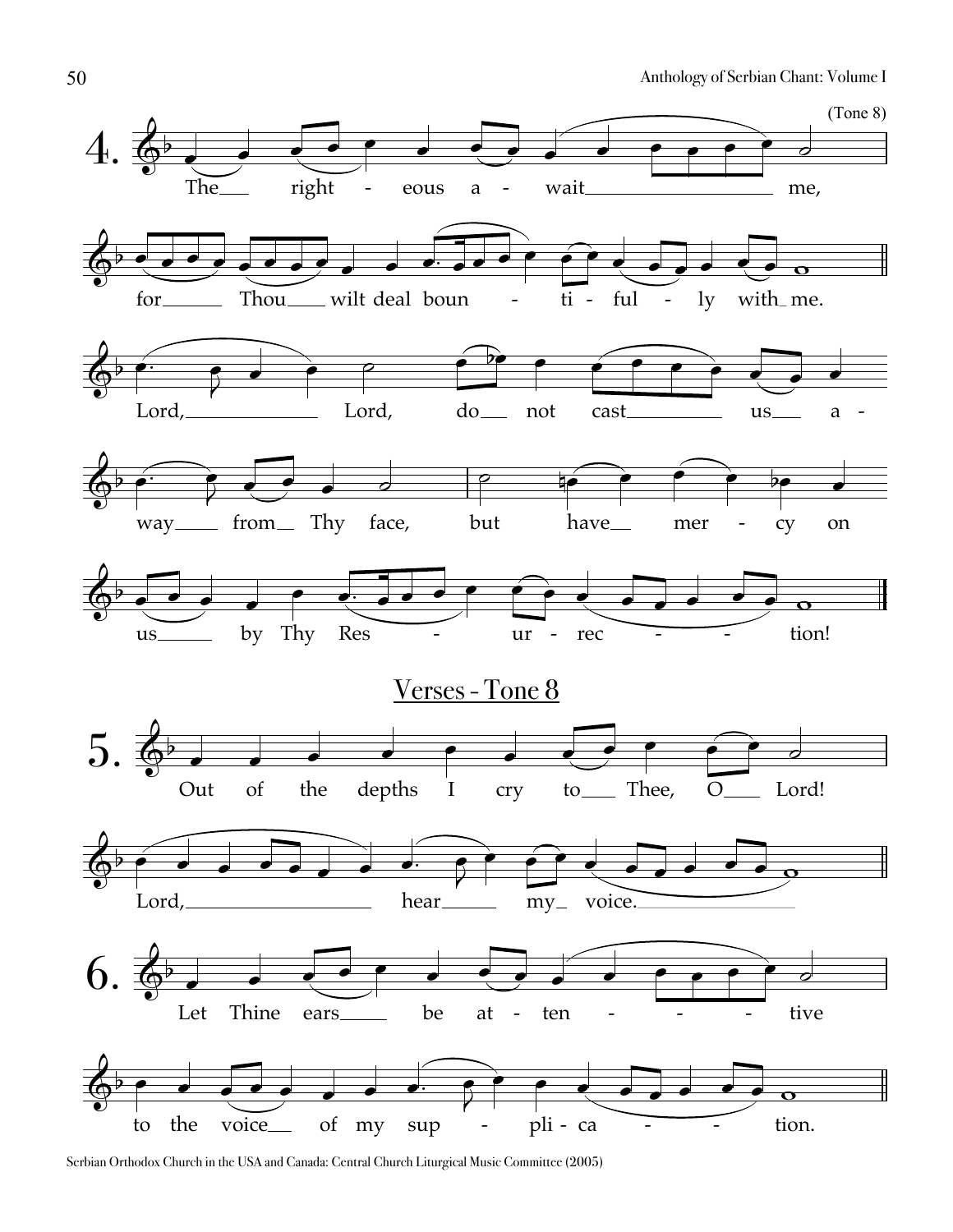

Serbian Orthodox Church in the USA and Canada: Central Church Liturgical Music Committee (2005)